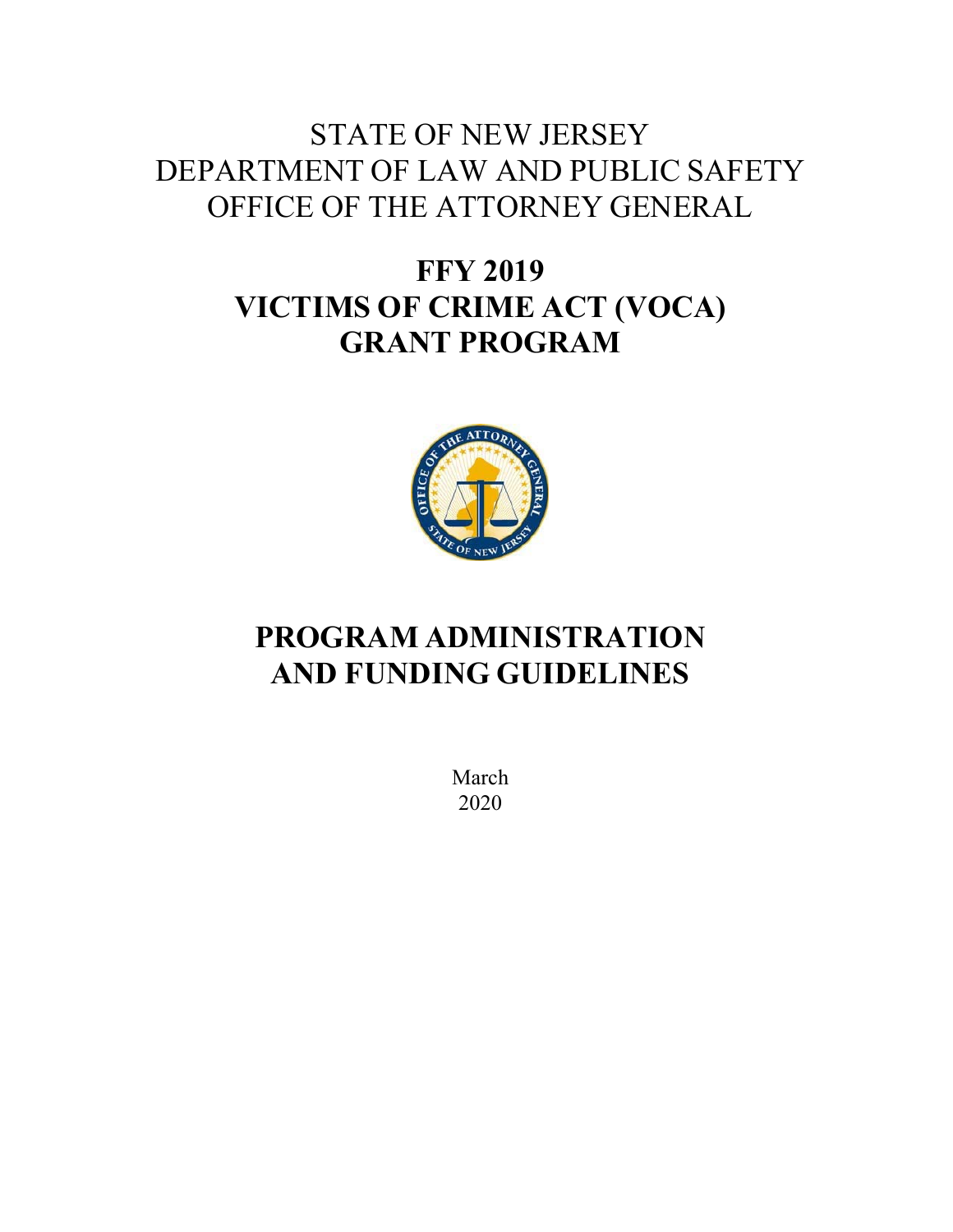## **Table of Contents**

| <b>ADMINISTRATION</b>                                                          | 3              |
|--------------------------------------------------------------------------------|----------------|
| PROGRAM INFORMATION                                                            | 4              |
| APPLICATION REQUIREMENTS                                                       | 5              |
| <b>SUBMISSION</b>                                                              | 5              |
| PROPOSAL FORMAT and REQUIREMENTS                                               | 6              |
| PROJECT NARRATIVE                                                              | 6              |
| Agency Background, Mission, Experience and Capability<br>I.                    | 6              |
| II.<br>Problem Statement/Needs Assessment                                      | 6              |
| III.<br>Project Description/Goals, Objectives, and Work Plan (Action Strategy) | 6              |
| Partnership, Collaboration, and Coordination of/Linkages to Services<br>IV.    | $\overline{7}$ |
| Project Management and Staff<br>V.                                             | $\overline{7}$ |
| Data Collection, Performance Measures & Evaluation<br>VI.                      | 8              |
| <b>BUDGET and BUDGET NARRATIVE</b>                                             | 9              |
| <b>Budget Detail Worksheet</b><br>Ι.                                           | 10             |
| П.<br><b>Allowable Costs</b>                                                   | 15             |
| III.<br><b>Unallowable Costs</b>                                               | 18             |
| <b>General Fiscal Requirements</b><br>IV.                                      | 20             |
| ADDITIONAL APPLICATION AND AWARD REQUIREMENTS                                  | 21             |
| I.<br>Supplanting                                                              | 21             |
| II.<br><b>Application Authorization</b>                                        | 21             |
| III.<br>System for Award Management and Data Universal Numbering System        | 21             |
| Subrecipient Official File<br>IV.                                              | 22             |
| V.<br><b>Reporting Procedures</b>                                              | 23             |
| A. Programmatic Progress Reports                                               | 23             |
| <b>B.</b> Detailed Cost Statement                                              | 23             |
| <b>Budget Revision and Modification</b><br>VI.                                 | 23             |
| <b>Audit Requirements</b><br>VII.                                              | 24             |
| VIII. General and Special Conditions                                           | 25             |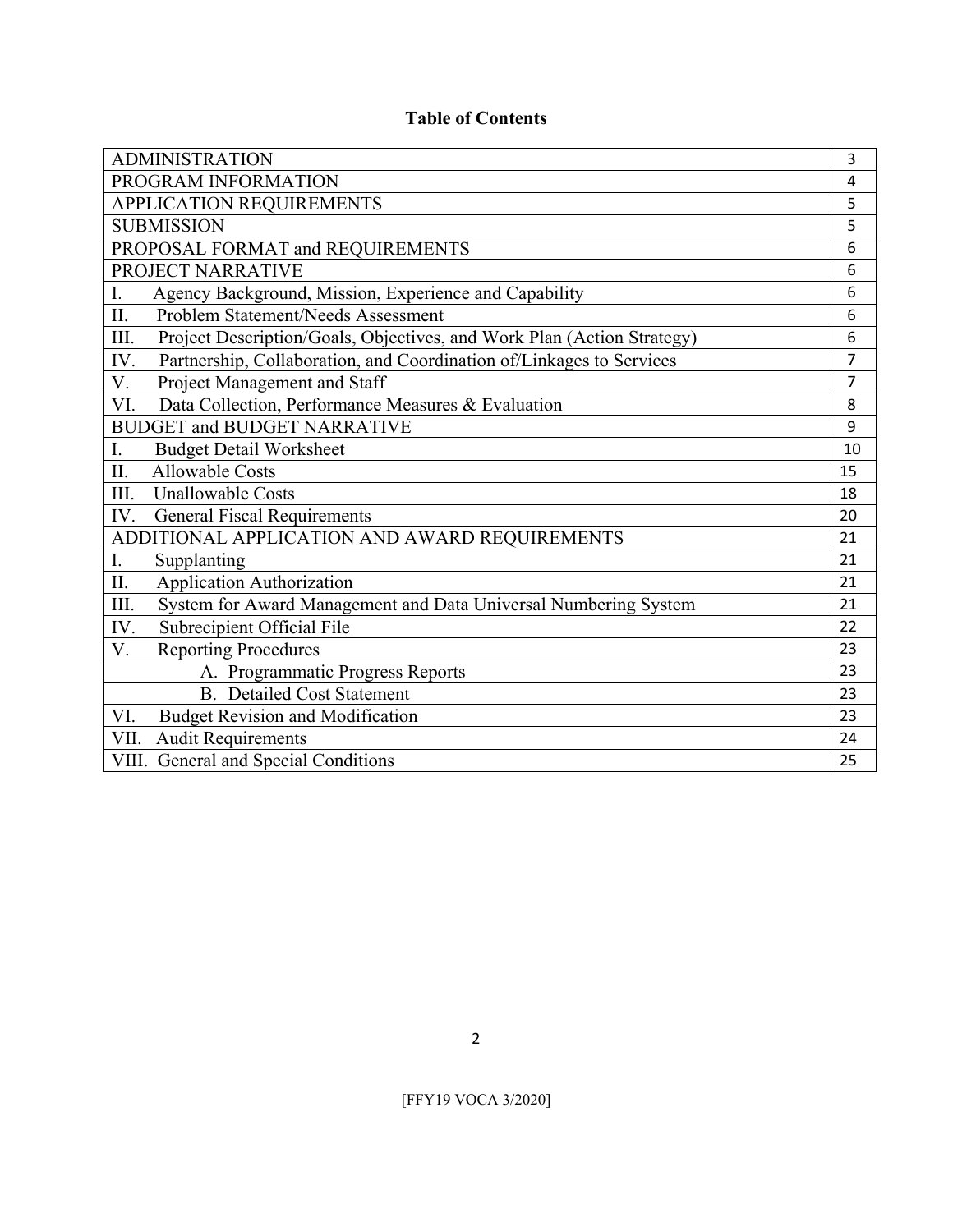## STATE OF NEW JERSEY DEPARTMENT OF LAW AND PUBLIC SAFETY OFFICE OF THE ATTORNEY GENERAL

## **VICTIMS OF CRIME ACT (VOCA) GRANT PROGRAM**

# **PROGRAM ADMINISTRATION and FUNDING GUIDELINES**

## **ADMINISTRATION**

The Federal Victims of Crime Act (VOCA) Formula Grant Program, 42 U.S.C. §10601 et seq., provides funding to each state in support of services to victims of violent crime (hereinafter "VOCA Grant Program").

In New Jersey, the Department of Law and Public Safety (L&PS) administers the VOCA Grant Program. L&PS provides technical assistance to subrecipients during the implementation of the project. L&PS monitors all grants awarded under the program, and ensures subrecipients are in compliance with State and federal laws, rules, regulations, guidance, and reporting requirements. L&PS also prepares and submits programmatic and fiscal reports.

## *Recipients of federal grant funds are bound by changes made in federal and State law/policy regardless of inclusion in these guidelines.*

All inquiries concerning the subaward application process should be addressed to:

 Grants Development Section Office of the Attorney General Department of Law and Public Safety 25 Market Street,  $5<sup>th</sup>$  Floor Reception P.O. Box 085 Trenton, New Jersey 08625-0085 (609) 376-2445

3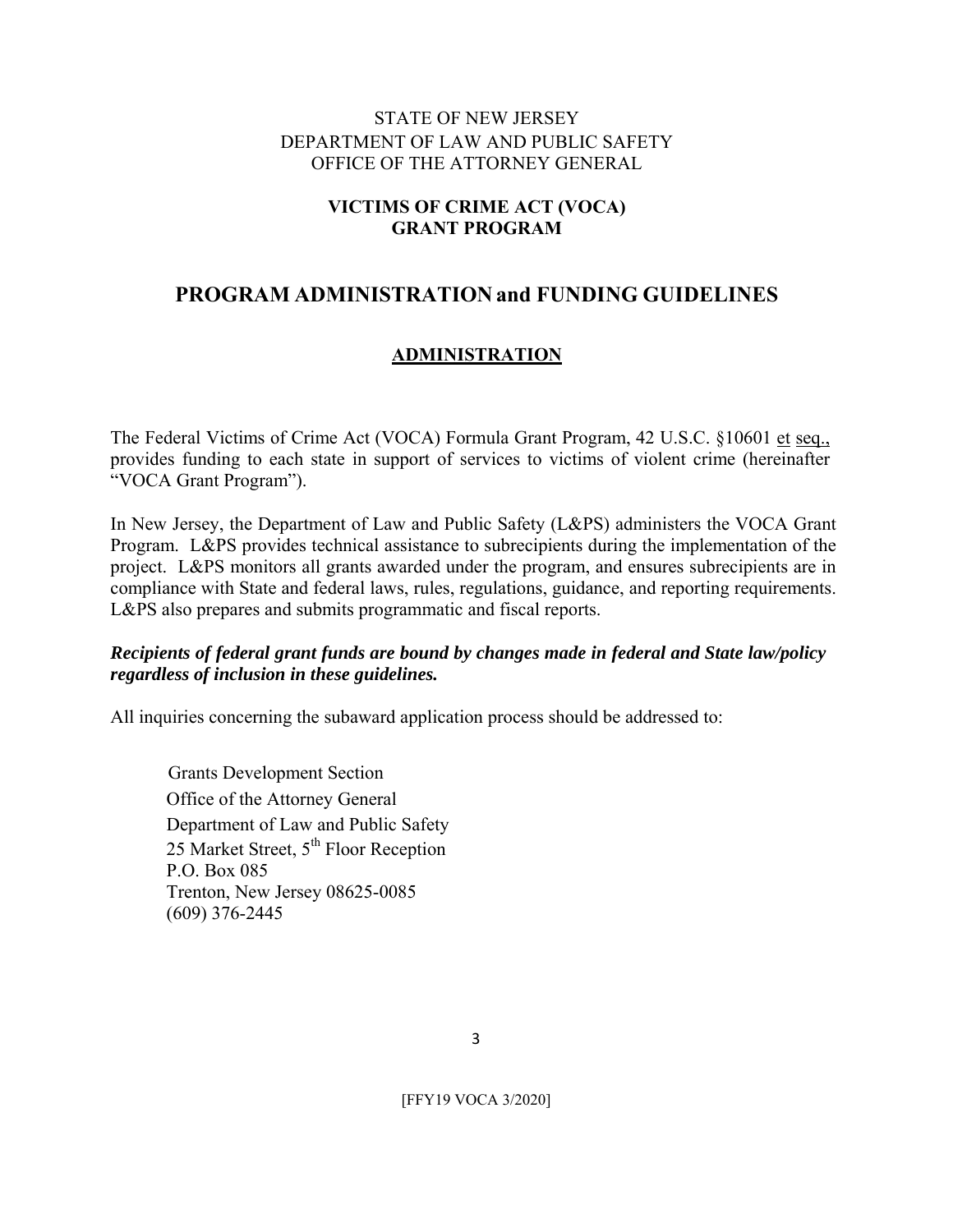#### **PROGRAM INFORMATION**

The VOCA Grant Program assists state, county and municipal agencies to meet the needs of crime victims and assist public and non-profit agencies in providing and/or enhancing services to victims of crime. Federal Victims of Crime Act funds are used to support services to victims of violent crimes. The VOCA Rules define a crime victim as "a person who has suffered physical, financial or emotional harm as a result of the commission of a crime." 28 C.F.R. § 94.102. The Rules define direct services as those efforts that (1) respond to the emotional and physical needs of crime victims, (2) assist victims of crime to stabilize their lives after victimization, (3) assist victims to understand and participate in the criminal justice system, and (4) restore a measure of safety for victims of crime. *Id*. VOCA also seeks to encourage public and private non-profit agencies to commit other resources to victim services through matching funds (cash or in-kind services) to achieve the program objectives. If extenuating circumstances exist, this requirement can be waived through a formal match waiver request submitted to and approved by L&PS.

Additionally, each successful applicant must (1) coordinate victim services with local service agencies to identify and address gaps in services, (2) assist crime victims in seeking crime victims compensation benefits, (3) maintain required statistics on victims by race or national origin, sex, age, disability, geographic area and type of victimization, (3) use volunteer services unless granted a waiver, (4) provide services to victims of federal crimes on the same basis as victims of state crimes, and (5) under the subaward project, provide services to crime victims free of charge.

Funds for this program are derived from the FFY 19 Federal VOCA Formula Grant Program, which is administered by L&PS pursuant to the VOCA Victim Assistance Program Final Rule located at https://www.federalregister.gov/documents/2016/07/08/2016-16085/victims-of-crime- act-victimassistance-program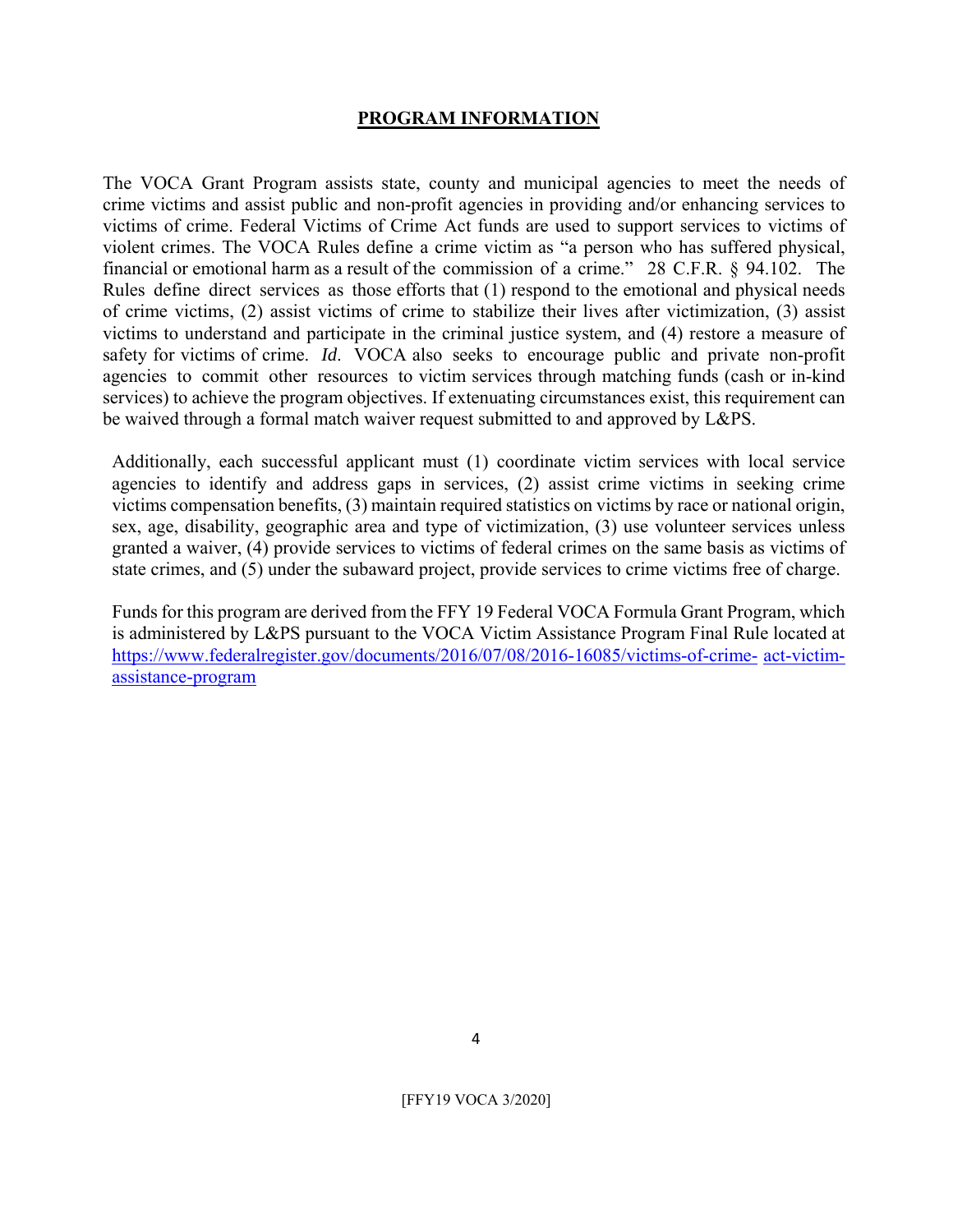## **APPLICATION REQUIREMENTS**

#### **SUBMISSION**

Refer to the notice of availability of funds (NOAF) for application due dates.

*Submit* completed applications electronically to the OAG email address identified in the NOAF by the submission deadline, and include all proper subaward application forms with all applicable signatures. Only complete applications will be considered for funding.

**Unless otherwise noted, the head of the subrecipient State agency, organization/agency, or local unit of government should sign these documents** (e.g. State Agency head; Chief Executive, President, Chairperson of the Board; County Executive, County Manager, County Supervisor, County Board President; Mayor, Chief Executive or Village President).

To promote consistency, applicants should use the format outlined on the following pages for the development of the proposal.

L&PS reserves the right to decline any application for grant funding and to award subawards in amounts that may be other than requested.

#### **\*\*\*Notice\*\*\***

**Information contained in grant applications may NOT be considered confidential** pursuant to the Open Public Records Act, N.J.S.A. 47:1A-1 et seq. Do not include any information from any source in the grant application that you believe should not be made available for public review. Denoting information contained in your application as "confidential" or "not subject to public review" may not, standing alone, exempt the included information from public review.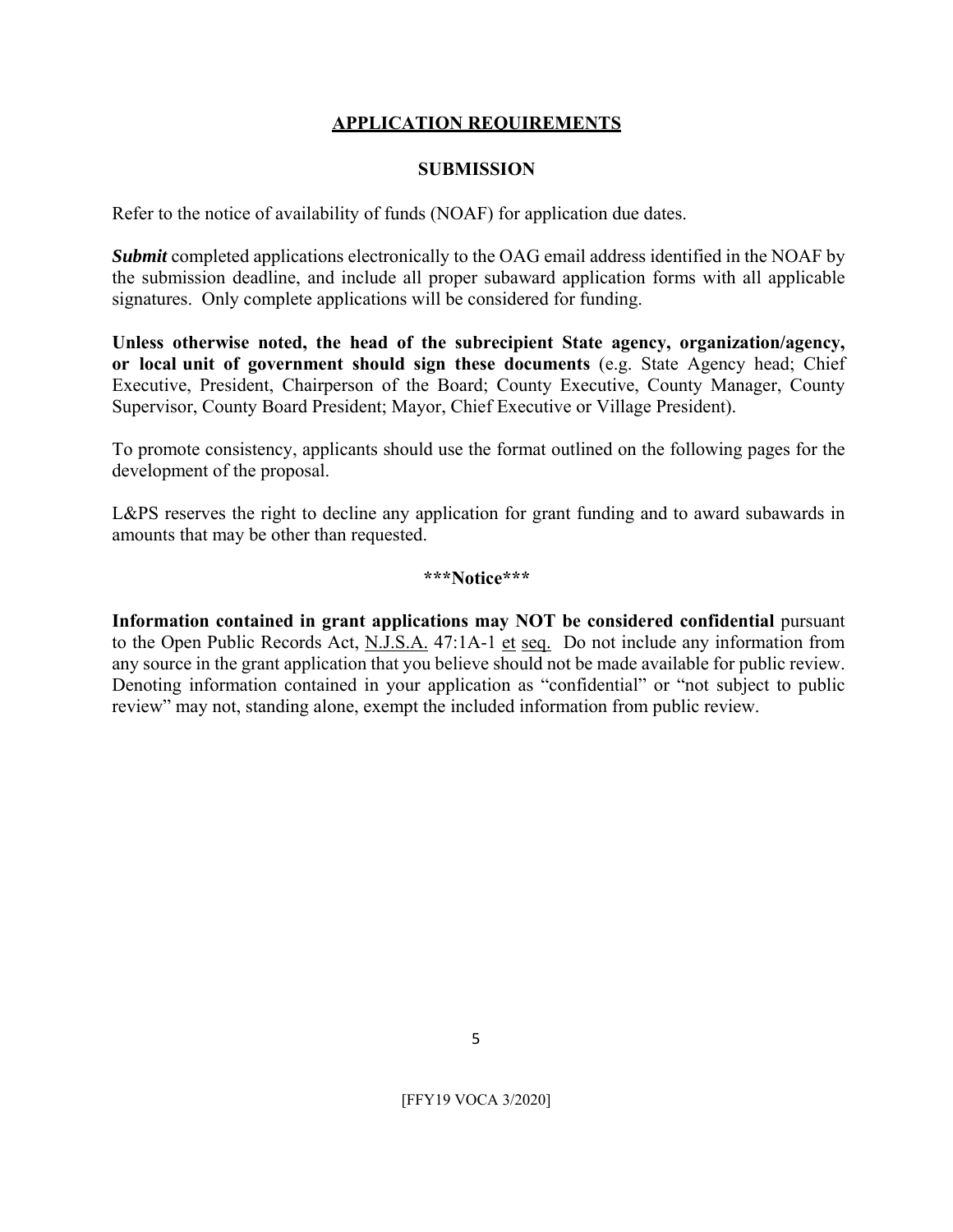## **PROPOSAL FORMAT and REQUIREMENTS**

## **PROJECT NARRATIVE:**

Please use the following format to develop your Project Narrative. All below elements **must** be included for your application to be considered complete:

## I. Agency Background, Mission, Experience, & Capability

Describe in detail the agency's mission, background and experience as it relates to the purpose and objectives of the proposed project. Explain the agency's knowledge and capability to carry out the project specifically based on demonstrated experience in providing direct victim services to the target population.

## II. Problem Statement/Needs Assessment

Identify the specific issue(s), target population and geographic area the proposed project will address. Describe the characteristics and needs of the target population, the local conditions and needs, the existing services, and the gaps and/or barriers in services. Include current statistics and relevant facts to substantiate the selection and need of the proposed project.

## III. Project Description/Goals, Objectives, and Work Plan (Activities)

Provide a narrative description of the project that is being proposed. This section should discuss the general intent of the project and proposed solutions to the problem. List additional resources that will be dedicated to the project.

- A. **Project Goal(s):** The goal of the project is what needs to be accomplished in order to bring about a solution to a problem. Tie the goal to the problem statement.
- B. **Objectives:** In writing objectives, the following guidelines should be helpful:
	- 1. Objectives are specific actions that will be taken to achieve the goal.

2. Objectives should be stated in terms of output (eg. Number of victims served, number of classes offered, etc) and outcomes (eg. Victims will feel safer, victims will be able to process their feelings, etc).

3. Objectives should include measurements such as numbers served, feelings of participants, repeat victimization, etc

4. Objectives allow you to see if the project is accomplishing its goals (evaluation).

# C. Work Plan: The Work Plan (separate attachment) describes **how you will do your work.**

- 1. List, in order, the tasks that will be completed to achieve each objective.
- 2. Provide a time frame for completion of each task.
- 3. Identify staff that will be responsible for completing each task.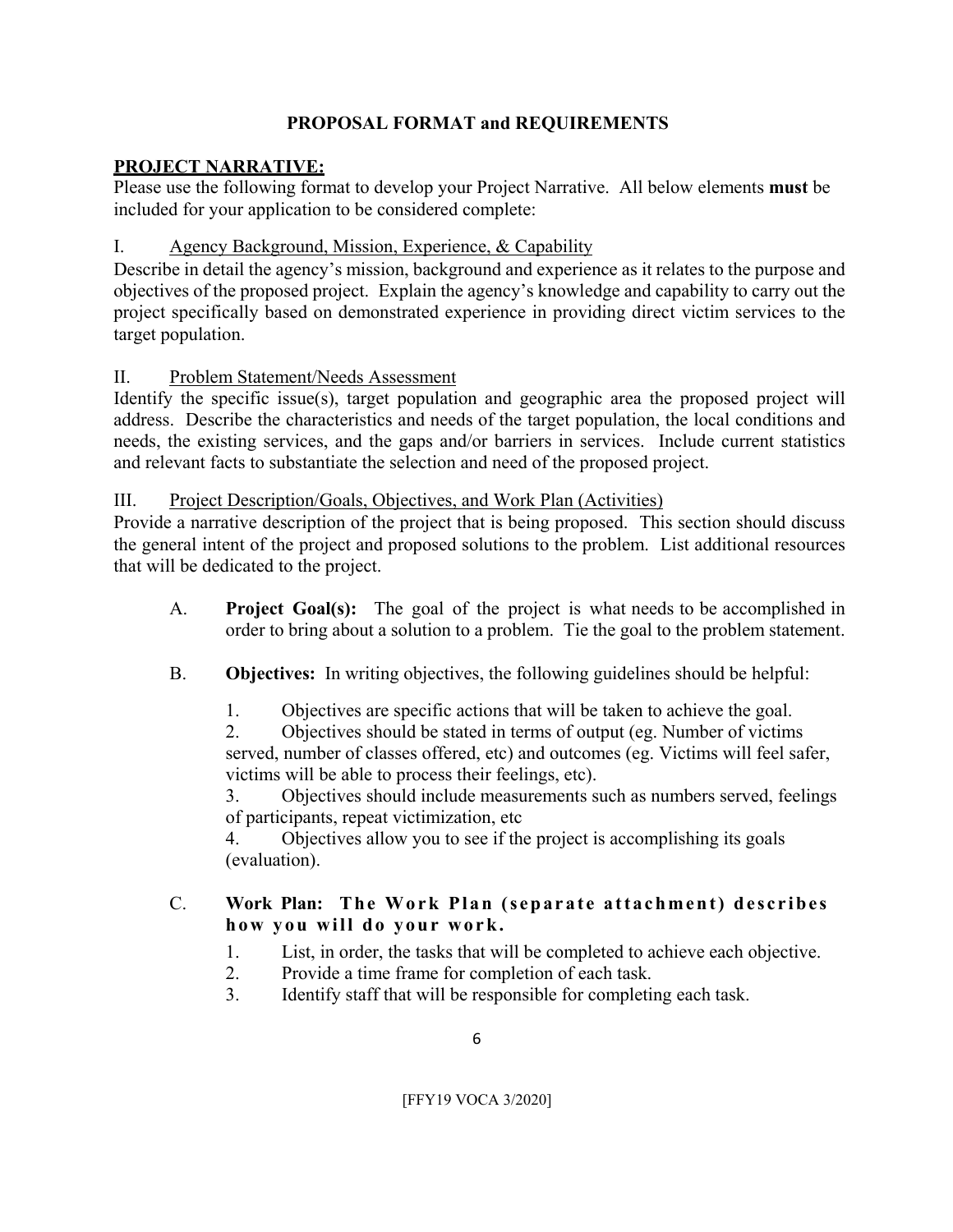# IV. Partnership, Collaboration, and Coordination of/Linkages to Services

Partnerships, collaboration and/or coordination of services are strongly encouraged for all projects. **Describe the agency's partnership and/or coalition building strategy and use of volunteers.** Applications for projects which require coordination of services (such as referrals) among two or more agencies must contain a signed agreement. An agreement must define roles, responsibilities, referral mechanisms, collaboration and coordination efforts necessary for successful implementation of the proposed project and must be signed by all affiliating agencies.

\*\*\*Please Note: VOLUNTEERS must be utilized in the applicant's agency for **meeting the goals and objectives of your agency and/or this specific project. This is a federal requirement of the VOCA grant.** If you are unable to utilize volunteers, a waiver must be requested and written documentation must be provided detailing your efforts to recruit and maintain volunteers or describing other circumstances prohibiting the use of volunteers.

# V. Project Management and Staff

Identify project management and staff. Describe how personnel are uniquely qualified to manage and implement the project. Provide current resumes for the employees whose personnel costs are included in the project budget, along with job descriptions that detail the title and job responsibilities, as well as the education, training, and/or experience (including life experience) necessary for each position for which grant or matching funds are requested. If the funded position requires a current and valid professional New Jersey license, certificate, or permit to provide the services described in the proposal, indicate the type of license required and attach a copy of the official license.

State if the position is full-time or part-time. Indicate if you will use existing staff or if you will recruit new staff for each position requested in the budget. Public agencies cannot use grant funds to supplant State and federal funds otherwise available for crime victim services.

For staff providing direct services to victims of domestic violence or sexual assault, please submit proof of completion of the forty (40) hour domestic violence and/or sexual assault training. If required by law, please conduct criminal background checks of personnel.

# **\*New Special Condition for FY19 – Employment eligibility verification for hiring under the award\***

This "Employment Condition" can be found in the grant conditions document provided in your award package and can also be found online at https://ojp.gov/funding/Explore/LegalOverview2019/MandatoryTerms Conditions.htm.

This condition requires that the recipient, or subrecipient at any tier, "properly verifies the employment eligibility of the individual being hired, consistent with the provisions of 8 U.S.C. 1324(a)(1) and (2)." Employment Condition, para.1(A). You must notify any subrecipient of this condition and that, generally speaking, it is "unlawful, in the United States, to hire (or recruit for

7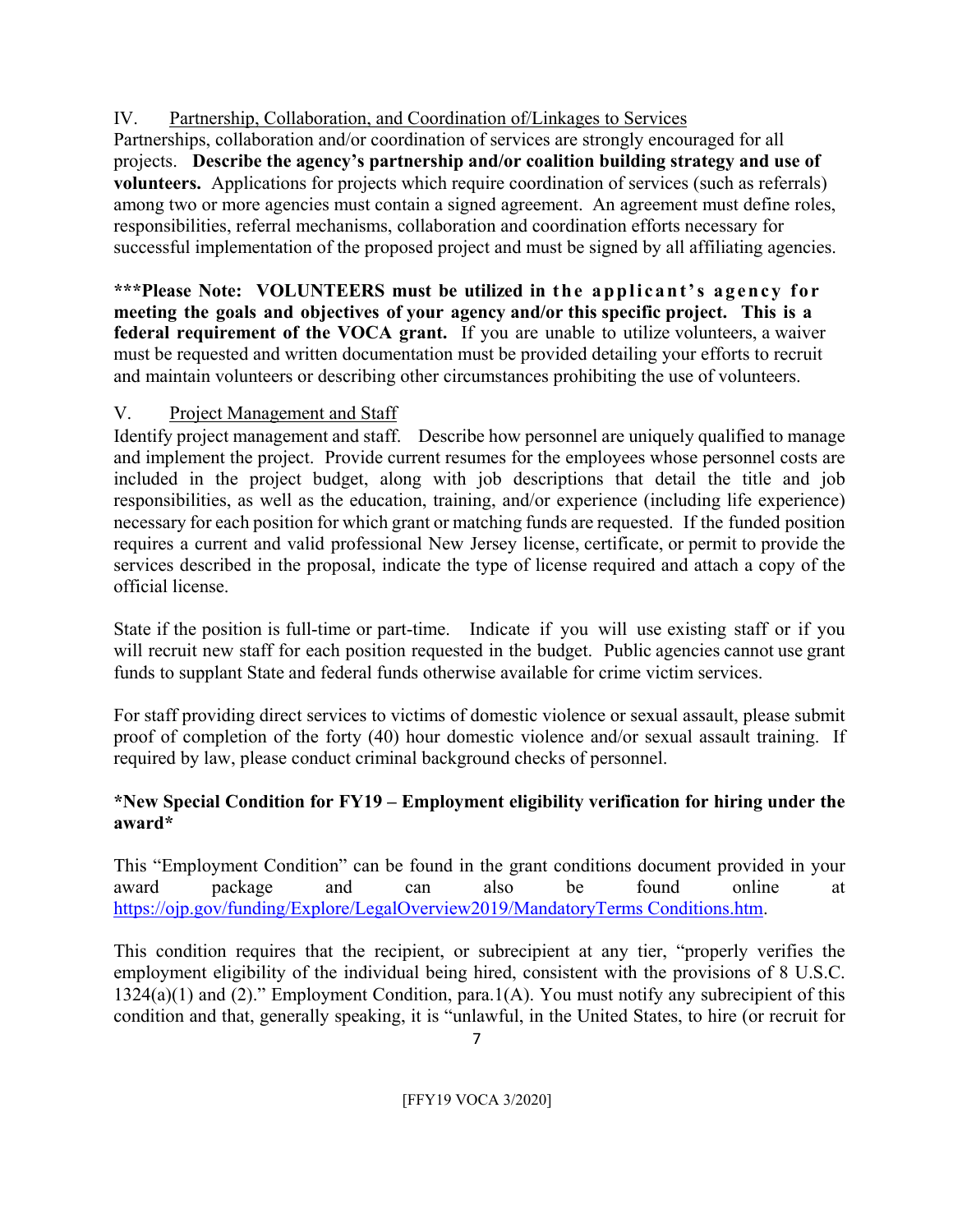employment) certain aliens." Employment condition, para. 1(B). subrecipients may choose to participate in the "E-Verify" program (www.everify.gov) as long as an authorized representative on behalf of the subrecipient uses E-Verify to confirm employment eligibility for hiring for a person in the United States that is or will be funded with award funds. Employment Condition, para. 4(B). This condition will be included in compliance monitoring. Current eligibility verification documentation must be maintained in the subrecipients grant file, and may be requested by L&PS at any time during the grant performance period for desk reviews and on-site monitoring visits.

## **\*New Special Condition for FY19 - Determination of suitability required, in advance, before certain individuals may interact with participating minors\***

This "Minors Condition" can be found in the grant conditions document provided in your award package and can also be found online at https://ojp.gov/funding/Explore/Interact-Minors.htm.

This condition requires a written determination of the suitability of an individual to interact with minors before that individual is permitted to interact with any participating minor in the course of any activity under the award. This requirement applies regardless of an individual's employment status. Minors Condition, para. 1. The written suitability determination must be based on "current and appropriate information" which is described in paragraph 3(E) of the Minors Condition. The current and appropriate information must be obtained no more than six (6) months before the determination regarding suitability. Minors Condition, para. E.E. Additionally, there are factors and considerations which must be taken into account. Minors Condition, para. 4. Paragraph 2 of the condition outlines when updates and reexaminations must take place. Specifically, it provides that a reexamination of each individual's suitability determination must take place at least every five (5) years and must "reexamine a covered individual's suitability determination upon learning of information that reasonably may suggest unsuitability and, if appropriate, modify or withdraw the determination." Minors Condition, para. 2. Finally, this condition must be included in any subaward, at any tier, and must be monitored for compliance. Current determination of suitability to interact with minors documentation must be maintained in the subrecipients grant file, and may be requested by L&PS at any time during the grant performance period for desk reviews and onsite monitoring visits.

# VI. Data Collection, Performance Measures & Evaluation

Describe the data that will be collected. Identify the person responsible for collecting the data and reviewing it to make sure that you are meeting your goals. Describe the methods that will be used to measure the progress and assess the impact of the project. Subrecipients will be required to collect, maintain, and report specific data that measures the performance and effectiveness of work under this project award to L&PS. Client feedback is strongly encouraged; if the measurement does not include client feedback, an explanation must be provided.

Awarded applicants will be required to enter VOCA-required data (quarterly performance metrics)

8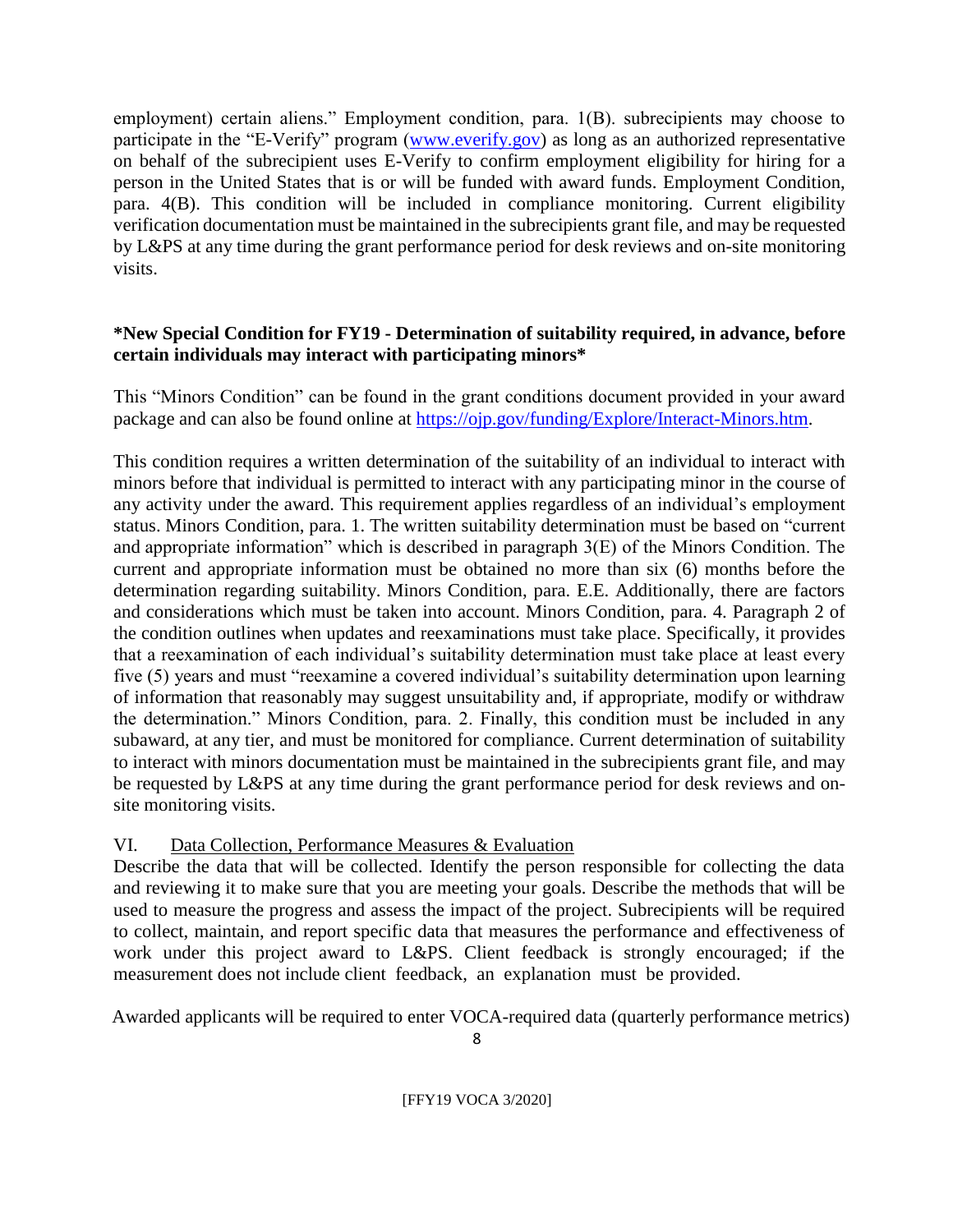through OVC's online Performance Measurement Tool (PMT) located at https://www.ovcpmt.org.

## **BUDGET AND BUDGET NARRATIVE:**

Please use the following to develop your Budget and Budget Narrative:

Applicant must list all requested budget items on the Budget Detail Worksheet. Costs must be specific and tied to the project objectives. A budget narrative justifying proposed expenditures is also required. Please note that items that are requested in the budget should also be described in the project narrative section of the application.

VOCA regulations require that all applicants provide a 20% project match. The match may be cash or in-kind services. All matching funds are restricted to the same uses as subaward funds, must be expended within the subaward period, and are subject to audit. It is not necessary to provide matching funds for each individual item requested in the budget.

Matching funds must be provided from non-federal funds. The applicant must verify the funding source of proposed matching funds. Applicants are required to maintain documentation on activities related to the source of matching funds as well as subaward-related activities.

The 20% matching funds are calculated on the total project costs. The match can be calculated in the following manner:

> Federal Funds Requested  $\div$  Federal Percentage = Total Project Cost Total Project Cost x Match Percentage = Required Match Amount

Example: \$300,000 (federal funds requested)  $$300,000 \div 80\% = $375,000$  (Total project cost)  $$375,000 \times 20\% = $75,000$  (Required Match)

If you are unable to fulfill the match requirement, L&PS may grant a full or partial waiver on a case-by-case basis if extraordinary need is documented. Waivers are at the discretion of L&PS, which typically considers factors such as practical and/or logistical obstacles to providing match, local resource constraints, increases to VOCA funding where local funding availability has not increased to the same degree, past ability to provide match, and whether funding is for new or additional activities requiring match, as opposed to activities where match is already provided.

To request a waiver, in full or in part, please provide a letter of justification on agency letterhead to L&PS, and include it with your application package. The VOCA applicant must answer the following questions before a match waiver will be considered: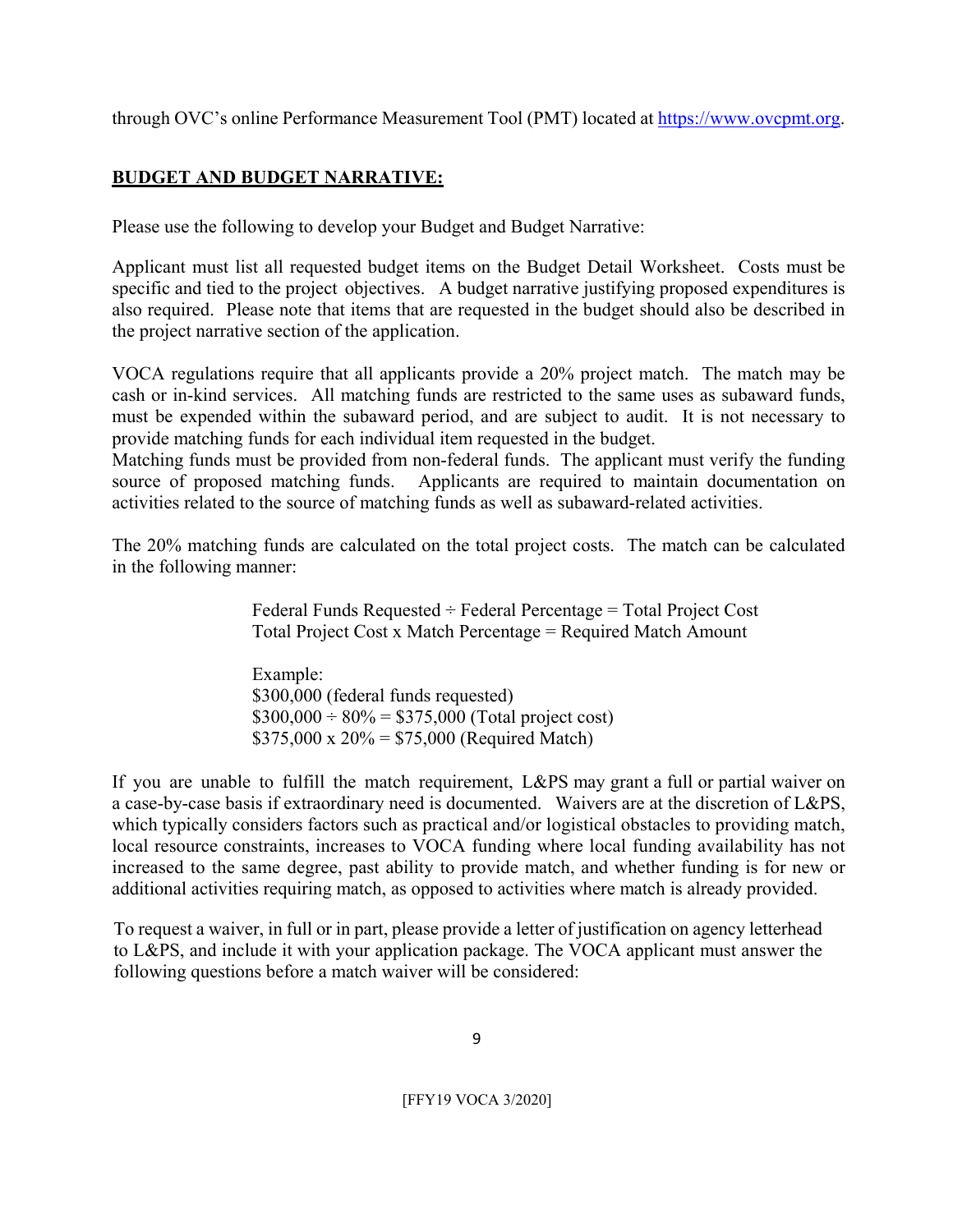- 1. If your organization has a VOCA subaward with NJDLPS-OAG, how is the subaward being matched?
- 2. What extenuating circumstances exist that impede the organization's ability to partially or fully match the VOCA grant funds requested?
- 3. Has the organization considered all possible options for meeting the match with inkind and cash resources that are not being used as match on another federal grant?
- 4. What methods has the organization used to consider all possible options for meeting the match requirements?
- 5. What steps does the organization plan to take in order to be able to meet the match requirement in the future?
- 6. If a match waiver is approved, does the organization anticipate this is a one-time request or are there extenuating circumstances that will require a waiver if additional funds are subawarded.
- 7. How would the denial of a match waiver impact the VOCA project?
- 8. Would the program have to decline all or part of the subaward if a match waiver is not granted?

## **I. Budget Detail Worksheet**

1. Budget Detail Worksheet:

The Budget Detail Worksheet is provided for your use in the preparation of the budget and budget narrative. All required information (including the budget narrative) must be provided. Any category of expense not applicable to your budget may be left blank. Indicate any non-federal (match) amount in the appropriate category.

2. Budget Categories:

#### PERSONNEL

List each position by title and name of employee, if available. Show the annual salary rate, percentage of salary that will be paid with grant funds, and the percentage of time to be devoted to the project. Compensation paid for employees engaged in grant activities must be consistent with that paid for similar work within the applicant organization, and qualifications must be substantiated in the individual's resume. Include

10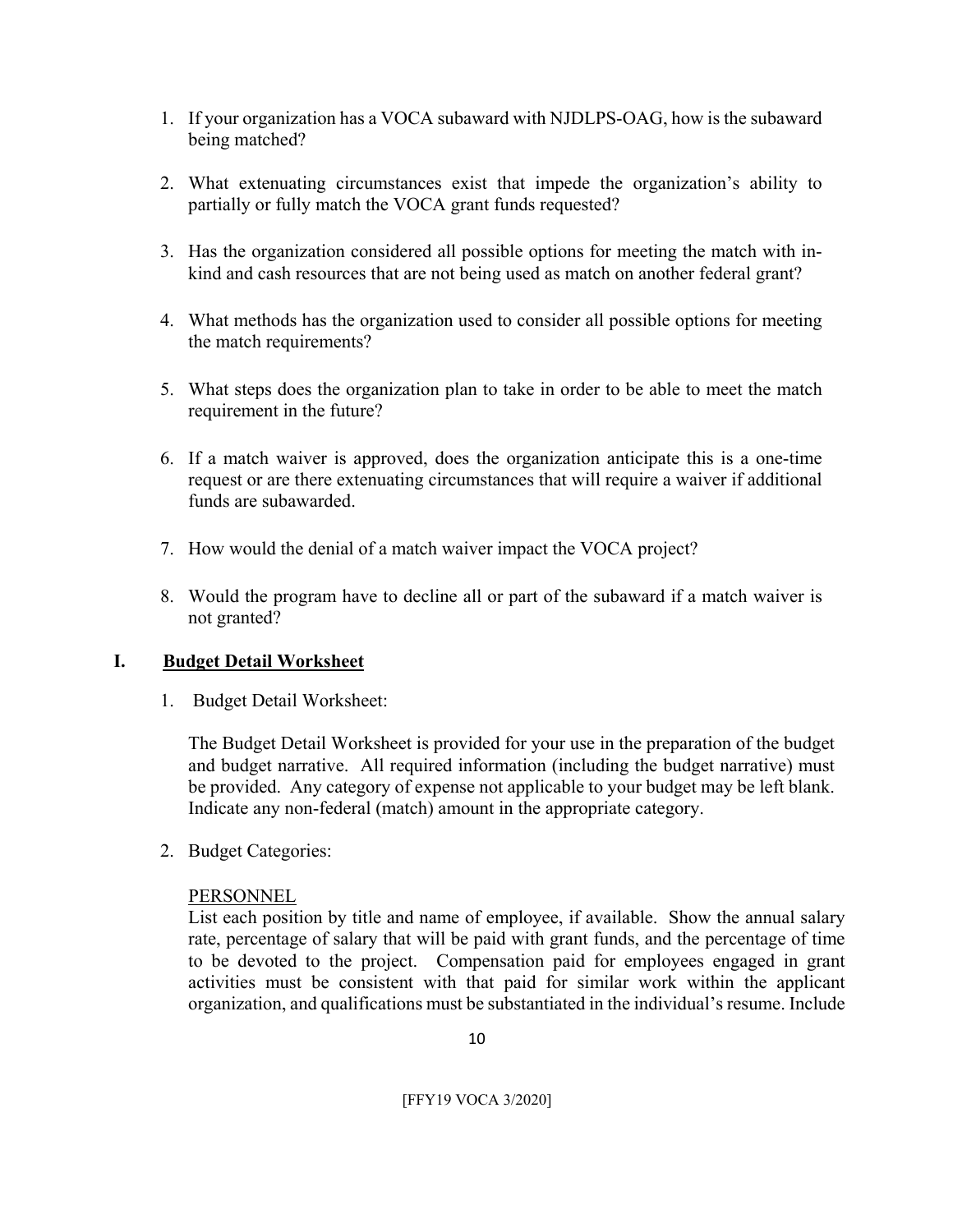a description of the responsibilities and duties of each position in relationship to fulfilling the project goals and objectives.

#### FRINGE BENEFITS

Fringe benefits should be based on actual known costs or an approved negotiated rate by a federal agency. List the composition of the fringe benefit package. Fringe benefits are for the personnel listed in the personnel section of the budget and only for the percentage of time devoted to the project. Fringe benefits on overtime hours are limited to FICA, Workman's Compensation and Unemployment Compensation.

If salaries are being reflected in the budget as a cost of the project, the **corresponding**  fringe must also be included, whether being paid for by grant funds or from another source (*i.e.* match). More specifically, the percentage of each position's salary charged to the grant program, whether through grants or match funds, must have the position's corresponding fringe benefits accounted for by the same percentage as the salary charged to the grant program.

For example, if an applicant requests salary for a Bilingual Counselor and 80% salary will be charged to the grant program, then the applicant must display 80% of the amount of fringe benefits in the Budget Detail Form.

- **Bilingual Counselor \$100,000 salary.**
	- o **80% of her time will be spent on the grant, and thus, \$80,000 (80% of her salary) in federal funds is requested for her salary.**
	- o **Her fringe rate is 20%.**
	- o **\$80,000 (salary funded under the grant) x 20% (fringe rate) = \$16,000**
	- o **\$16,000 must be displayed on the Budget Detail Form, under grant funds or match.**

## TRAVEL

Itemize travel expenses of staff personnel by purpose (e.g., staff to training, field interviews, advisory group meetings). Describe the purpose of each travel expenditure in reference to the project objectives. Show the basis of computation (e.g., six people to 3-day training at \$X airfare, \$X lodging, \$X subsistence). In training projects, travel and meals for trainees should be listed separately. Show the number of trainees and the unit costs involved. Identify the location of travel, if known; or if unknown, indicate "location to be determined." Indicate source of travel policies applied, Applicant or Federal Travel Regulations. Note: Travel expenses for consultants should be included in the "Contractual/Consultant" category.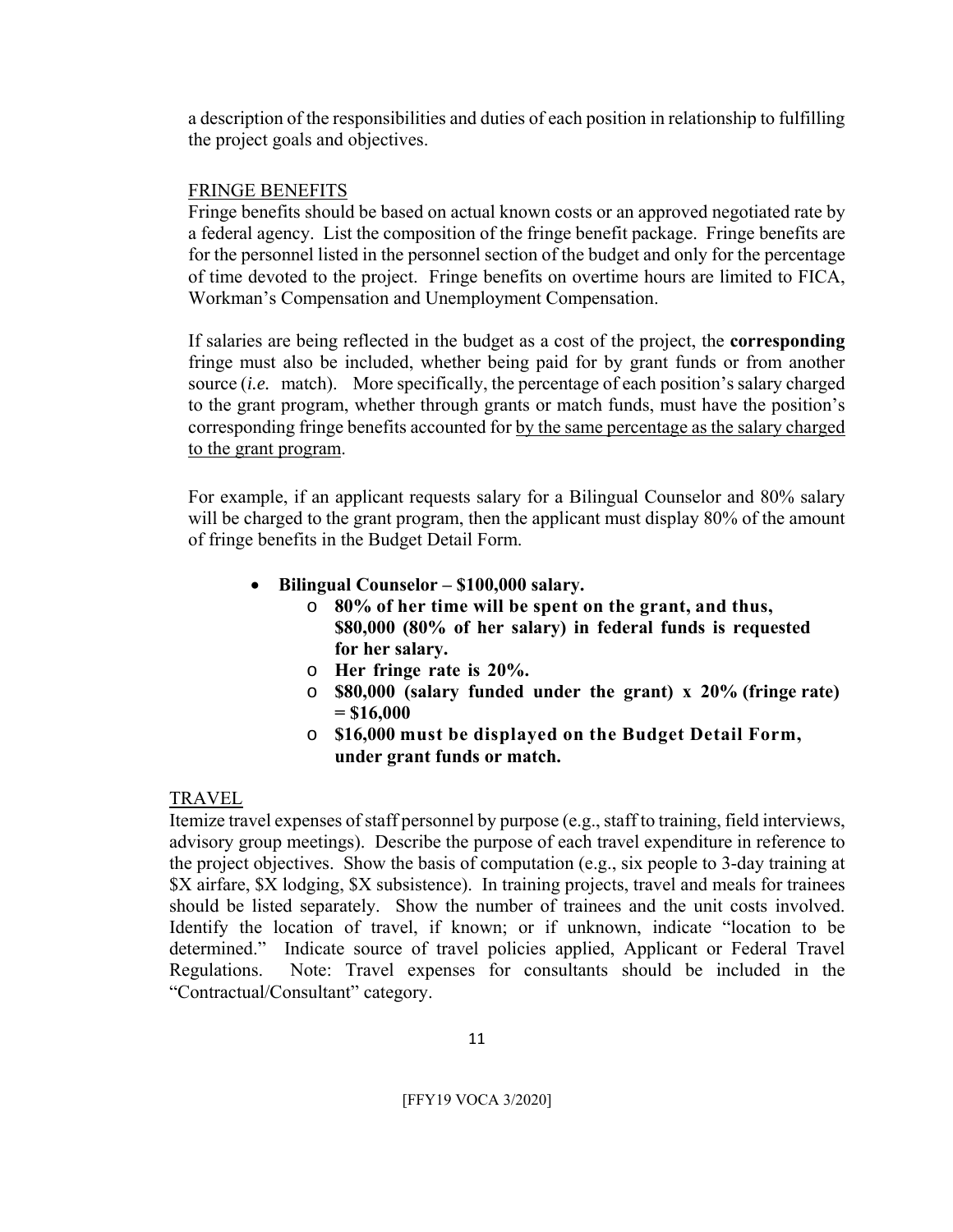Travel costs are allowable if permitted under the current State Travel Circular, 16-11-OMB, as amended, which is located at the following website: http://www.state.nj.us/infobank/circular/circindx.htm.

**Mileage reimbursement cannot be charged in excess of the New Jersey State maximum of \$.35 per mile**, State Treasury Circular Letter, Automobile Mileage Reimbursement Rate, 20-02-OMB. Travel costs should be projected by estimating the number of trips per person multiplied by the estimated cost per trip. Where possible, the proposed destination and purpose of the trip(s) should be listed.

#### EQUIPMENT

List non-expendable items that are purchased (Note: Organization's own capitalization policy for classification of equipment should be used.) Expendable items, with a cost less than \$1,000, should be included in the "Supplies" category. Applicants should analyze the cost benefits of purchasing versus leasing equipment, especially high cost items and those subject to rapid technological advances. Rented or leased equipment costs should be listed in the "Contractual" category. **Explain how the equipment is necessary for the success of the project,** and describe the procurement methods to be used.

L&PS may approve the purchase of equipment deemed appropriate and essential to the successful operation of projects. Requests for equipment should contain adequate cost specifications, including equipment type, quantity and estimated costs. Specific brand names should be excluded.

Pertaining to requests for acquisition of equipment, the following cost principles, as detailed in the DOJ Financial Guide, should be followed:

- 1. No other equipment owned by the subrecipient is suitable for the project.
- 2. No luxury vehicles will be approved; if a vehicle request is approved, the vehicle should be reasonable, and the recipients must follow the Internal Revenue Service guidelines.
- 3. Federal funds are not used to provide reimbursement for the purchase of equipment already owned by the subrecipient.
- 4. Equipment purchased and used commonly for two or more programs should be appropriately divided among each activity.
- 5. Equipment that has already been purchased and charged to other activities of the organization is not an allowable expense to the award.

#### SUPPLIES

List items by type (office supplies, postage, training materials, copying paper, and expendable equipment items costing **less than \$1,000**, such as books, hand held tape recorders) and show the basis for the computation, Generally, supplies include any materials that are expendable or consumed during the course of the project.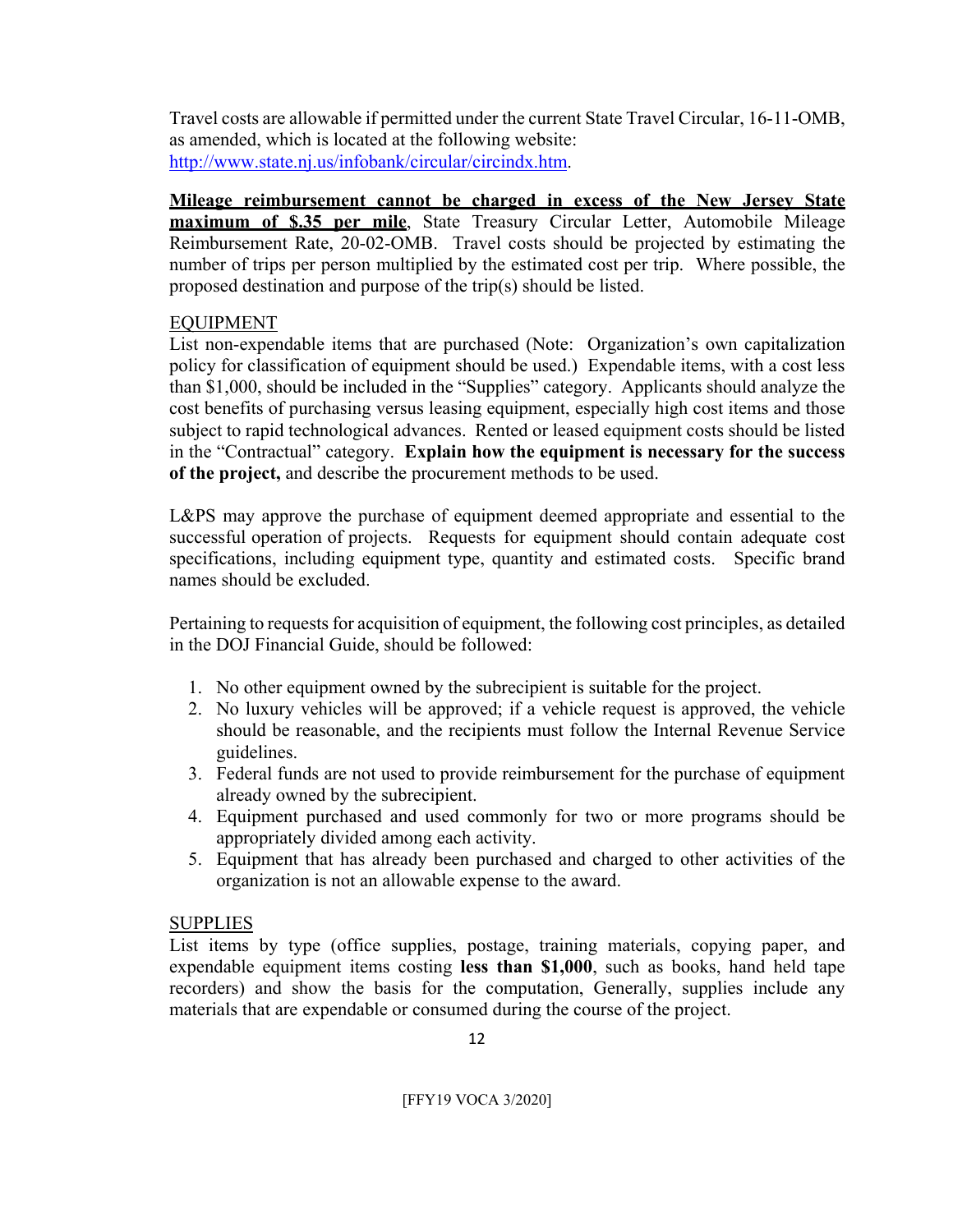## CONSULTANTS/CONTRACTS/SUBAWARDS

Contracts/Subawards: Comply with 2 CFR 200 and applicable federal, State, and local law. Indicate, with justification, whether a purchase of services or supplies constitutes a subaward or procurement contract pursuant to 2 CFR 200 and how the applicant intends to comply with corresponding procurement and/or subaward requirements per federal law. Indicate whether applicant's formal, written Procurement Policy or the Federal Acquisition Regulations are followed. Provide a description of the product or service to be procured by contract and estimate of the cost. Applicants must promote free and open competition in awarding contracts/subawards.

**\*\*\* Please Note: Important information regarding sub-subrecipients**: **If the application includes a sub-subrecipient(s) to assist in providing services outlined in the scope of work, your agency's proposed sub-subrecipient(s) must meet the same eligibility criteria to receive VOCA-VAG funds that are imposed upon your agency through the N.J. Department of Law and Public Safety, as required by the U.S. Department of Justice and the State of New Jersey.** 

During the contract award process, **special conditions** will be added to acknowledge your compliance with the requirements of a pass-through agency **for engaging services of a sub-subrecipient agency**.

Your agency must:

1. Demonstrate the award to the sub-subrecipient was determined through a competitive process.

The sub-subrecipient agency must:

- 1. Provide direct victim services;
- 2. Identify as a public agency or non-profit organization;
- 3. Be registered with the NJ Department of Community Affairs as a Charitable Organization (applicable for \$10,000 or more in fundraising);
- 4. Receive at least 25% of support from sources other than the Crime Victim Fund (established through Victims of Crime Act);
- 5. Utilize volunteers in providing services;
- 6. Assist potential recipients in seeking crime victims compensation; and
- 7. Demonstrate a history of providing direct services.

The **special conditions** will also specify your agency's requirements **for issuing a subaward and monitoring a sub-subrecipient agency** as outlined in 2 CFR 200.331.

Your agency must:

13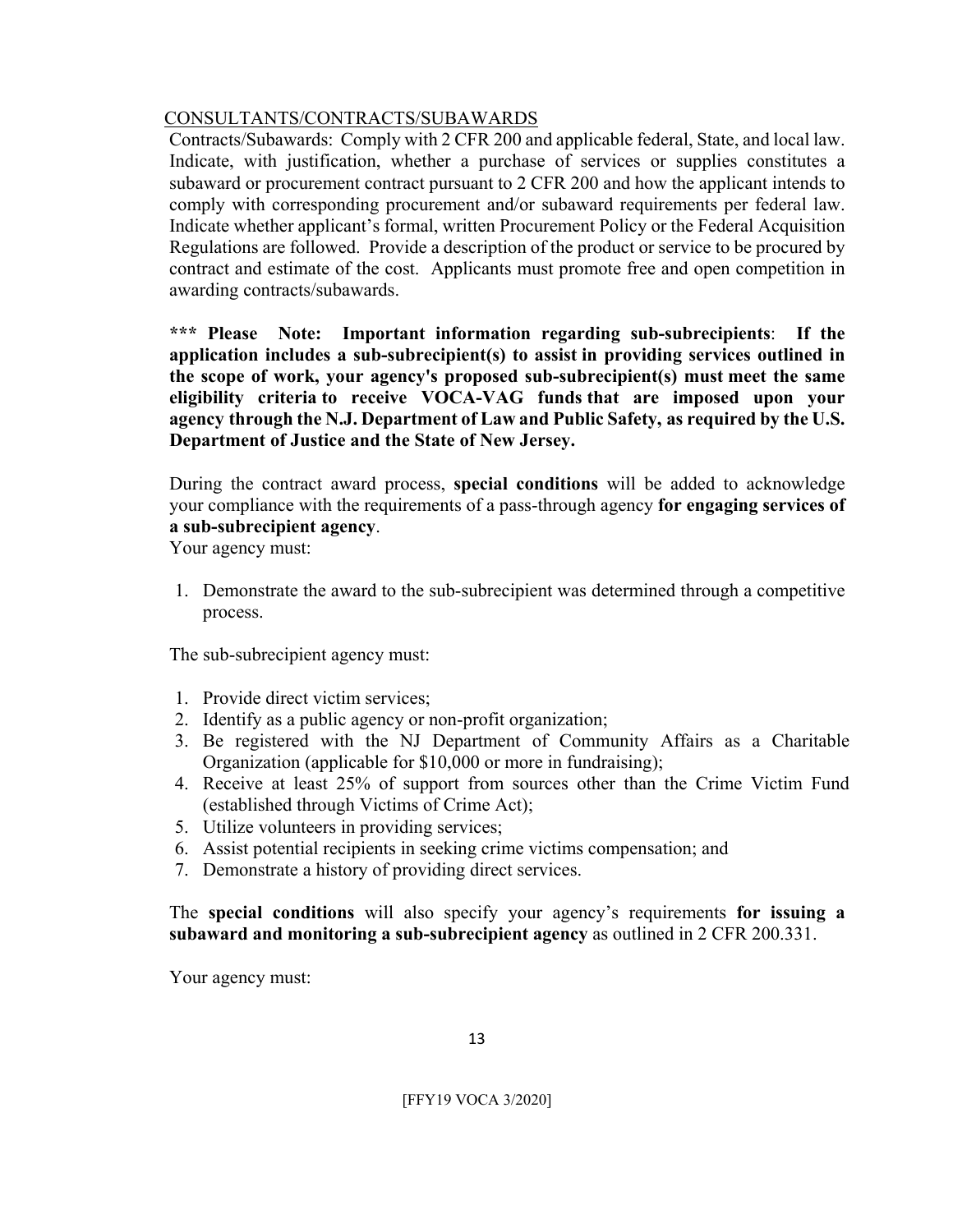- 1. Ensure that every subaward is clearly identified to the subrecipient as a subaward.
- 2. Provide every subrecipient with a subaward contract which includes all required information outlined in 2CFR 200.331 Requirements for pass through entities including:
	- a. Federal Award Information;
	- b. All requirements imposed by the pass-through entity on the subrecipient so that the federal award is used in accordance with federal statutes, regulations and the terms and conditions of the federal award;
	- c. Any additional responsibilities that the pass-through entity imposes on the subrecipient in order to meet its own responsibility to the federal awarding agency;
	- d. An approved federally recognized indirect cost rate or a de minimis indirect cost rate as defined in 2 CFR 200.414 (if applicable);
	- e. A requirement that the subrecipient permit the pass-through entity and auditors to have access to the subrecipients records and financial statements as necessary to meet the requirements of this section 2 CFR 200.300 Statutory and national policy requirements through 200.309 Period of performance and Subpart  $F -$  Audit Requirements of this part; and
	- f. Appropriate terms and conditions concerning closeout of the subaward.
- 3. Evaluate each subrecipient's risk of noncompliance with Federal statutes, regulations, and the terms and conditions of the subaward for purposes of determining the appropriate subrecipient monitoring.
- 4. Consider imposing specific subaward conditions upon a subrecipient if appropriate as described in 2 CFR 200.207 Specific conditions.
- 5. Monitor the activities of the subrecipient as necessary to ensure that the subaward is used for authorized purposes, in compliance with federal statutes, regulations, and the terms and conditions of the subaward; and that subaward performance goals are achieved.
- 6. Depending on the pass-through entity's assessment of risk posed by the subrecipient, determine which monitoring tools may be useful to ensure proper accountability and compliance with program requirements and achievement of performance goals i.e. training and technical assistance or on-site reviews.
- 7. Verify that every subrecipient is audited as required by Subpart F –Audit requirements when it is expected that the subrecipient's federal awards expended during the respective fiscal year equaled or exceeded the threshold set forth in 2 CFR 200.501 Audit requirements.
- 8. Consider whether the results of the subrecipient's audits, on-site reviews, or other monitoring indicate conditions that necessitate adjustments to the pass-through entity's own records.
- 9. Consider taking enforcement action against non-compliant subrecipients as described in 2 CFR 200.338 Remedies for noncompliance of this part and in program regulations.

Consultant fees: For each consultant enter the name, if known, service to be provided,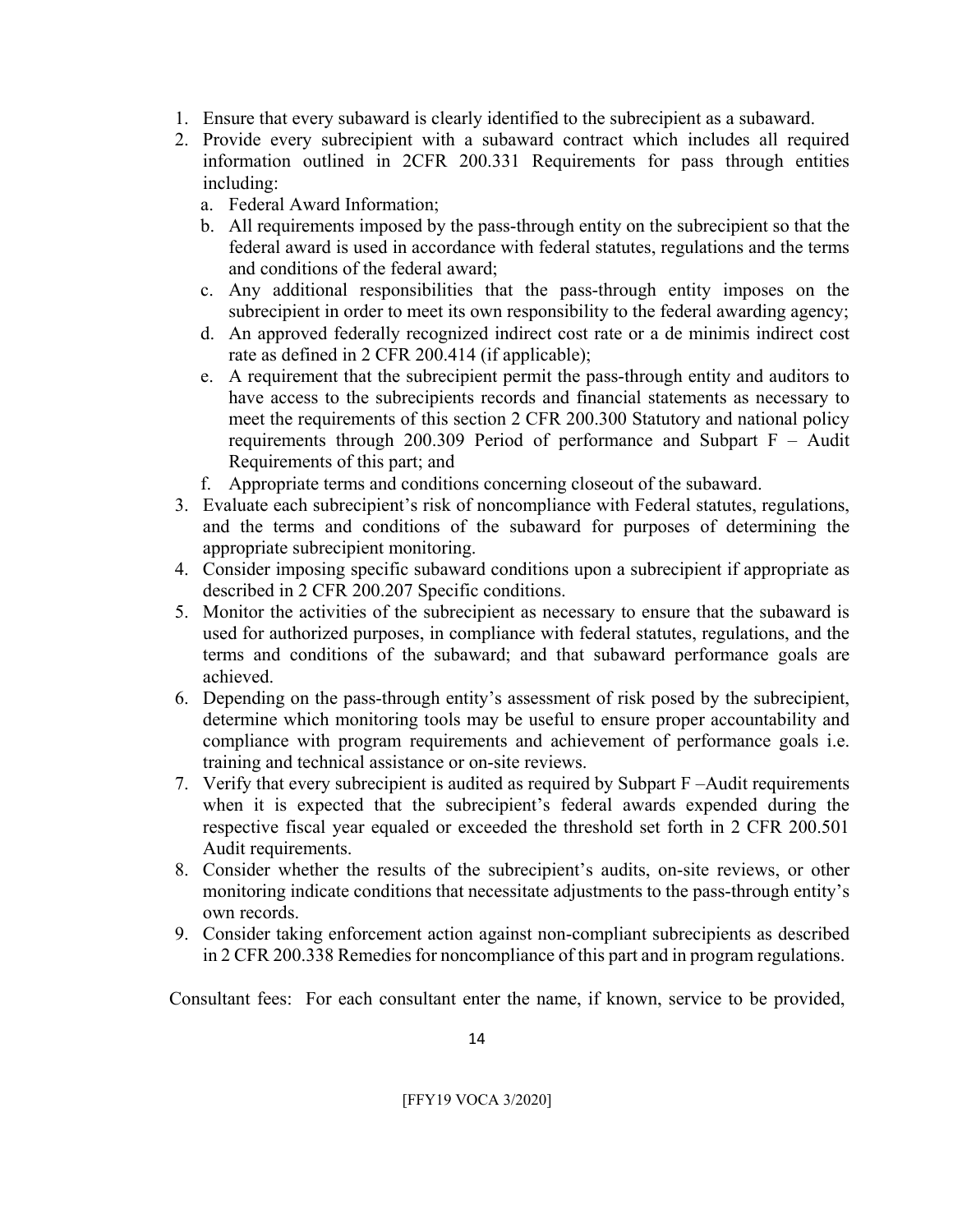hourly or daily fee (8-hour day), and estimated time on the project. Consultant fees in excess of \$650 per day or \$81.25 per hour require additional justification and prior approval.

Consultant expenses: List all expenses to be paid from the grant to the individual consultants in addition to their fees (i.e. travel, meals, lodging, etc.). This includes travel expenses for anyone who is not an employee of the applicant such as participants, volunteers, partners, etc.

## OTHER COSTS

List items by major type and the basis of the computation. For example, provide the square footage and the cost per square foot for rent or provide a monthly rental cost and how many months to rent. The basis field is a text field to describe the quantity such as square footage, months, etc. Only the cost of facilities used for the project activities are permissible, such as office space, maintenance costs, landlines, and utilities.

#### INDIRECT COSTS

Indirect costs are allowed if the applicant has a federally approved indirect cost rate. A copy of the rate approval (a fully executed, negotiated agreement) must be attached. If the applicant does not have an approved rate, and has never had an approved rate, the applicant may elect to charge a de minimis rate of 10% of modified total direct costs as indicated in 2 CFR Part 200.414f.

The applicant may elect not to charge indirect costs.

Additional information about using an ICR and claiming indirect costs is included in the **Indirect Cost Rate Fact Sheet**.

## **II. Allowable Costs**

Costs must be **reasonable, allocable and necessary for the success of the project**. Allowable costs are those charges identified under the grant program's authorizing legislation, regulations and applicable Federal cost principles found at **2 CFR Part 200, Subpart E, Costs Principles** (2 CFR §200.400 et seq.).

Applicants and subrecipients (Recipients or subrecipients of federal funds) must also adhere to the financial and administrative requirements set forth in the most current version of the **U.S. Department of Justice (DOJ) Financial Guide**, located at:

https://ojp.gov/financialguide/doj/index.htm.

The DOJ Grants Financial Guide includes information on allowable costs, audit requirements, accounting systems, financial records and the administration of grant funds.

Applicants and subrecipients must also comply with the **NJ State Department of** 

15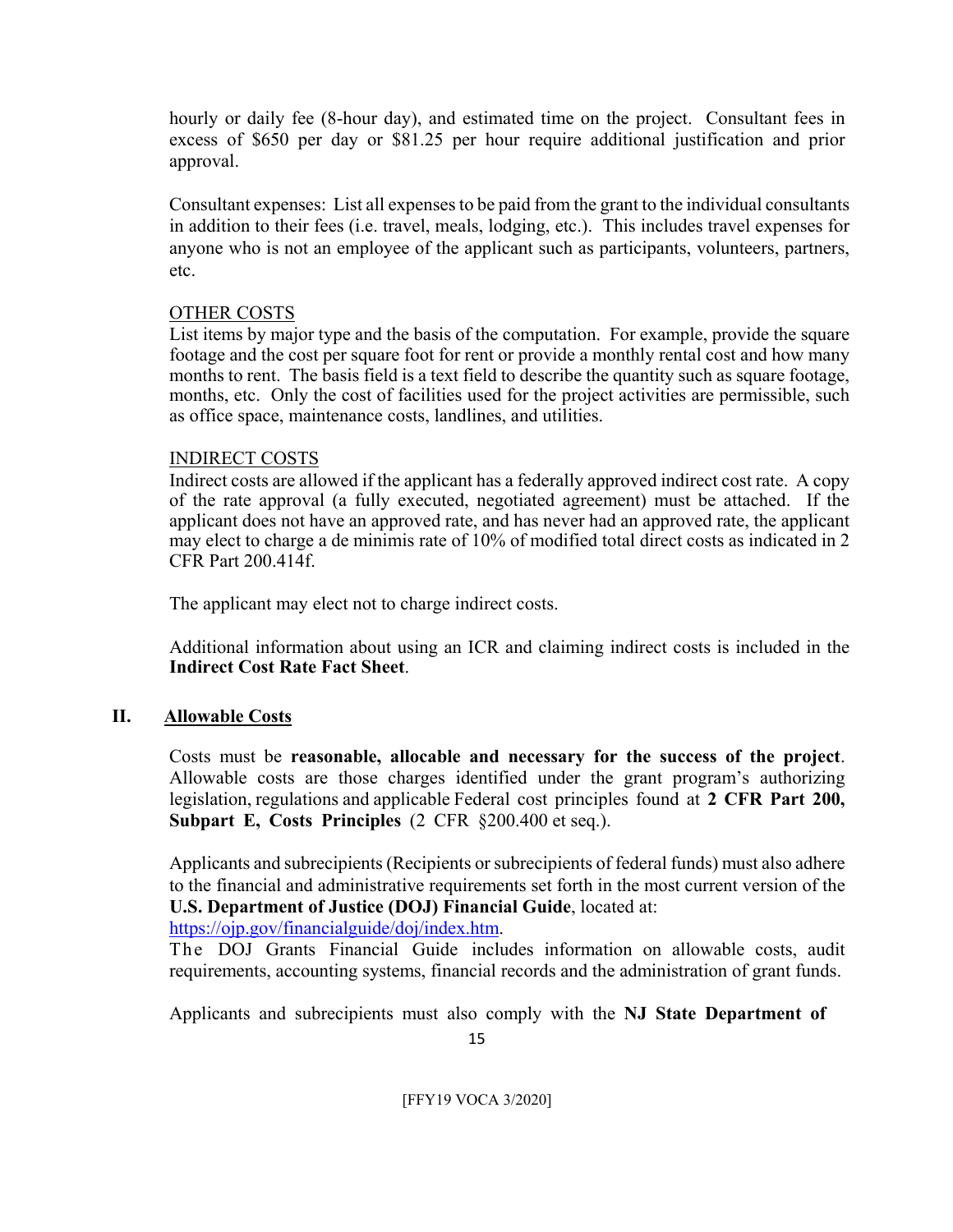**Treasury, Office of Management and Budget, State Circulars**, as issued and superseded, found at http://www.state.nj.us/infobank/circular/circindx.htm, and specifically, State Circular Standard Grant Agreement Form, X. Allowable Costs, 07-05- OMB (as amended).

The following list is a broad subgrouping of services, activities and costs that are eligible for support with subawards from the VOCA. The list is not all inclusive.

For a full list of allowable activities and costs, please consult the **VOCA Final Rule at**  https://www.federalregister.gov/documents/2016/07/08/2016-16085/victims-of-crime-actvictim- assistance-program.

Please only request funding for services, activities, items, and costs that are allowable.

- 1. Services which respond to the immediate emotional, psychological, and physical health and safety (excluding medical care) of crime victims such as crisis intervention, accompaniments to hospitals for medical examinations, hotline counseling, safety planning, emergency food, and other emergency services that are intended to restore the victim's sense of dignity and self-esteem.
- 2. Services and activities that assist the primary and secondary victims of crime in understanding the dynamics of victimization and in stabilizing their lives after victimization such as counseling, group treatment and therapy by a qualified professional mental health provider. This includes the evaluation of mental health needs. Parenting skills training and parenting counseling are not considered direct victim services.
- 3. Services for crime victims within the criminal justice system and other public proceedings arising from the crime, such as accompaniments to offices and court; child care to enable a victim to attend court; notification of trial dates, case disposition information and parole consideration procedures; restitution advocacy; and assistance with victim impact statements. Transportation, meals, and lodging costs to allow a victim to participate in a proceeding are also allowable provided the victim is not called as a witness.
- 4. Legal assistance, where reasonable, where the need for such services arises as a direct result of the victimization.
- 5. Services to assist crime victims with managing practical problems created by victimization. Such services include action on behalf of the victim with other service providers, creditors or employers at the victim's request; assisting the victim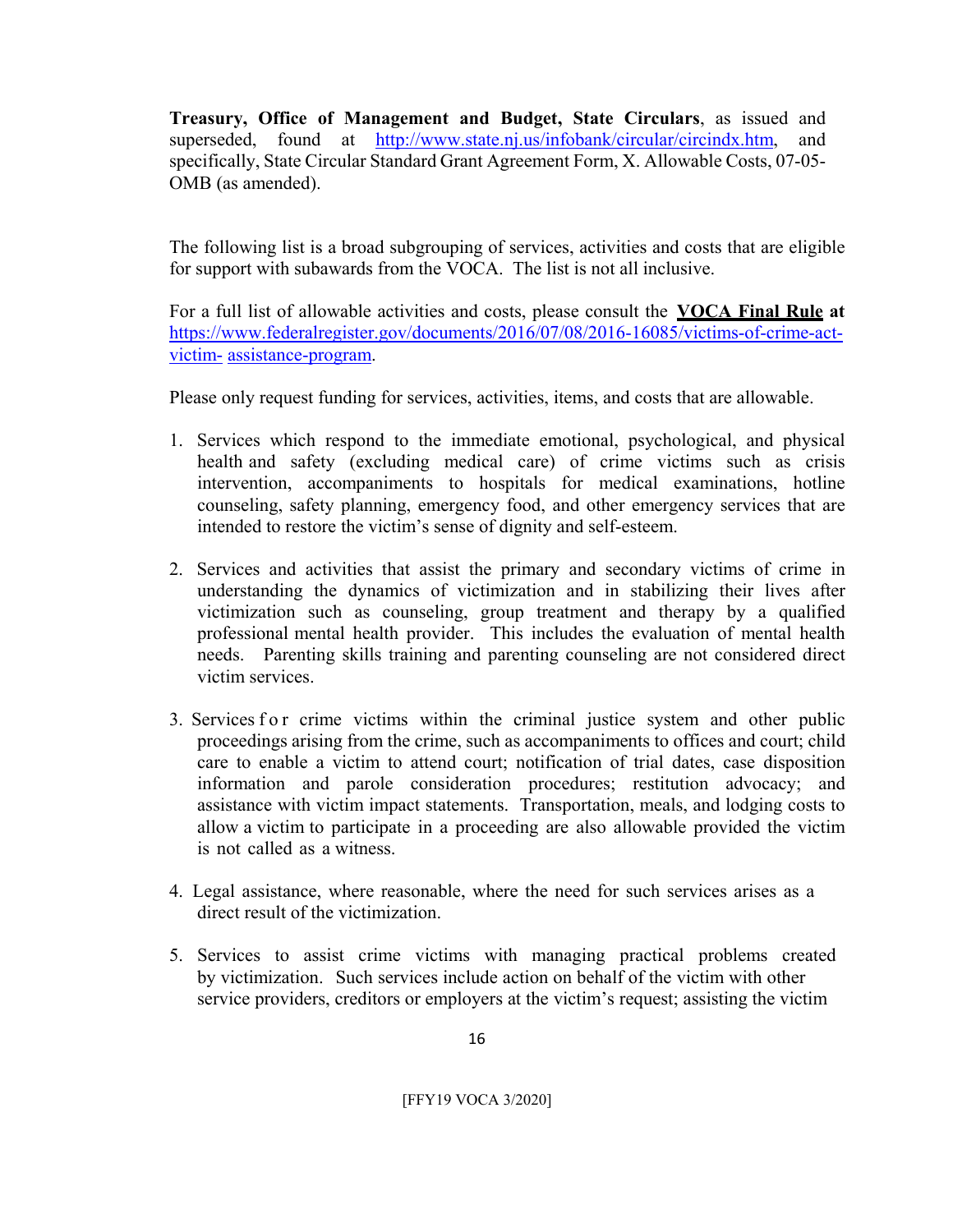recover property that is retained as evidence; assisting in filing for compensation benefits; and helping to apply for public assistance.

- 6. Peer Support, including but not limited to, activities that provide opportunities for victims to meet other victims, share experiences, and provide self-help, information, and emotional support.
- 7. Costs which are necessary and essential to providing services such as **prorated** costs of rent, telephone services, transportation costs for victims to receive services and local travel expenses for service providers.
- 8. Costs that are directly related to providing services, such as staff salaries and fringe benefits, the cost of advertising to recruit funded personnel, etc.
- 9. Individuals who recruit, train, and supervise volunteers utilized as part of the VOCA project may be funded including volunteer coordinators at Court Appointed Special Advocate (CASA) programs. At CASA programs, VOCA funds may pay only for the time the coordinator devotes to supervising and/or training those volunteers who provide direct services to child victims.
- 10. VOCA funds designated for training to be used exclusively for developing the skills of direct victim service providers so that they are better able to offer quality services to crime victims. This may include volunteers and paid direct services staff both VOCAfunded and not. Training includes, but is not limited to, manuals, books, videoconferencing, electronic training resources, and other materials and resources relating to such training.
- 11. Gift Cards VOCA funded projects that use gift cards to support direct victim services must have written policies and internal controls regarding the purchase and use of such cards, and that such cards are used as reasonably necessary. Policies should address what approvals are required to purchase the cards, how the cards are stored and accounted for, what items may be purchased with the cards (must be clearly labeled "No Tobacco and No Alcohol") and what supporting documentation is required for purchases. Gift cards that are not fully spent should be returned, expensed amount logged, and the balance should be used towards another victim served under the VOCA grant project.
- 12. Activities supporting direct services for which VOCA funds may be used include, but are not limited to, the following:
	- a. Supervisory staff for the VOCA project when OAG determines such staff are necessary to effectively facilitate the provision of direct services.
	- b. Coordination activities that facilitate the provision of direct services, including, but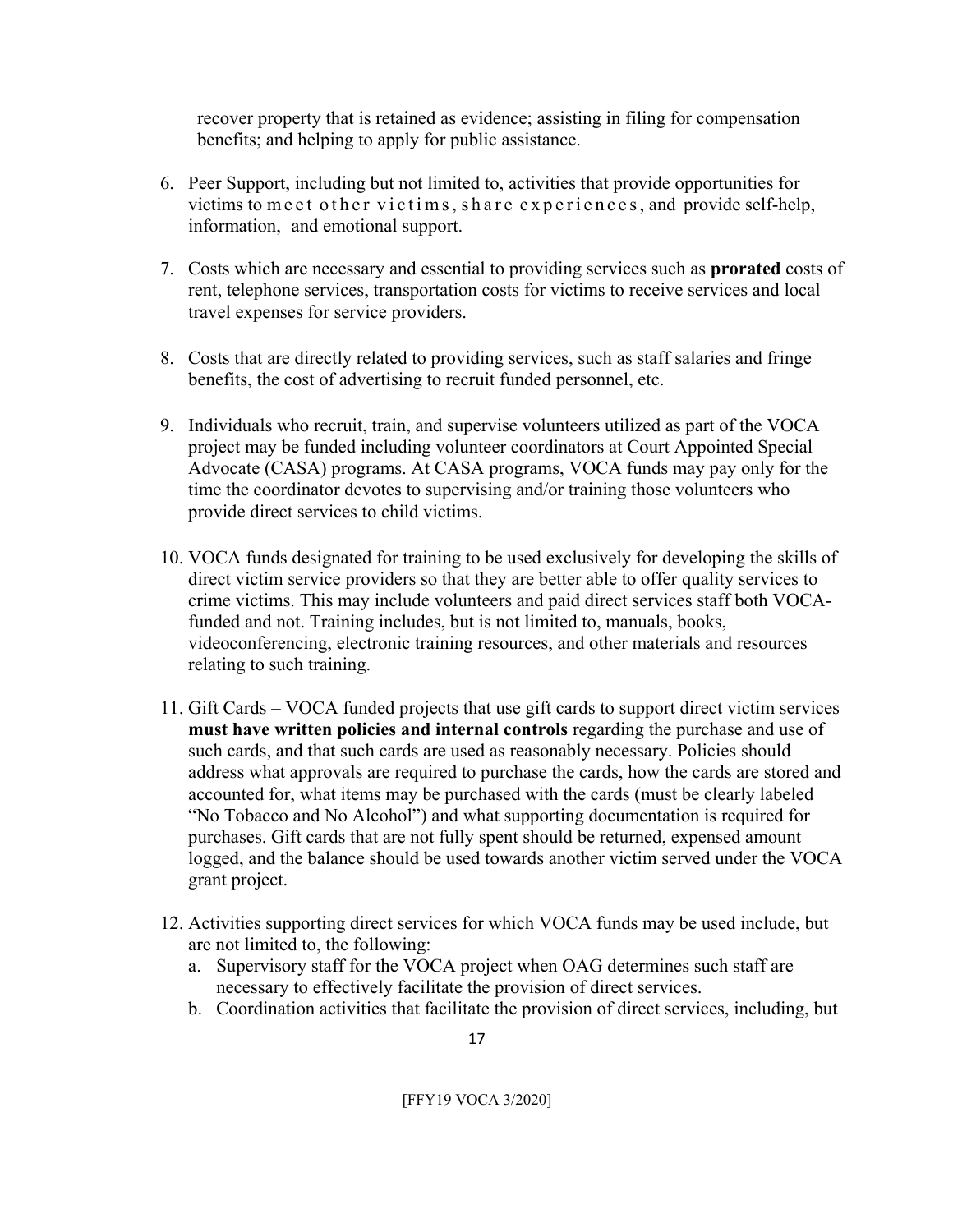not limited to, crisis response teams, multi-disciplinary teams, statewide coordination of victim notification systems, coalitions to support and assist victims, and the salaries and expenses of such coordination.

- c. Activities that support a coordinated and comprehensive response to crime victims needs by direct service providers, including, but not limited to, payment of salaries and expenses of direct service staff serving on child and adult abuse multidisciplinary investigation and treatment teams, coordination with federal agencies to provide services to victims of federal crimes and/or participation on statewide or other task forces, work groups, and committees to develop protocols, interagency, and other working agreements.
- d. Costs of administrative time spent performing the following:
	- i. Completing VOCA required time and attendance sheets and programmatic documentation, reports, and statistics;
	- ii. Collecting and maintaining crime victims' records; and
	- iii. Conducting victim satisfaction surveys and needs assessments to improve victim services delivery in the project.
- 13. Costs typically associated with transitional housing, relocation, and rapid rehousing. In order to provide housing services, subgrantees must maintain a housing policy compatible with OAG's housing policy. Copies of OAG's housing policies are available on the OAG Grants website at https://www.nj.gov/oag/grants.htm

Please note: VOCA funds cannot support the entire cost of an item that is not used exclusively for the VOCA funded project. Agencies must maintain sufficient documentation (i.e.- usage logs, phone bills, rent agreements) to accurately identify, allocate or prorate costs based on funding source. If a cost benefits two or more projects or activities in proportions that can be determined without undue effort or cost, the cost must be allocated to the projects based on proportional benefit. If a cost benefits two or more projects or activities in proportions that cannot be determined because of the interrelationship of the work involved, then, costs should be allocated on a proportionate and reasonable documented basis across all funding sources.

# **III. Unallowable Costs**

Generally, allowable costs may be rejected if, in L&PS's determination, such costs are excessive, unreasonable, or not integral to the success of the project. All items of cost will be reviewed by L&PS to determine eligibility. Also, costs incurred outside the project period (before or after) are not allowable. For more information on unallowable costs, see the DOJ Grants Financial Guide and the VOCA Regulations.

The following costs are unallowable:

1. Lobbying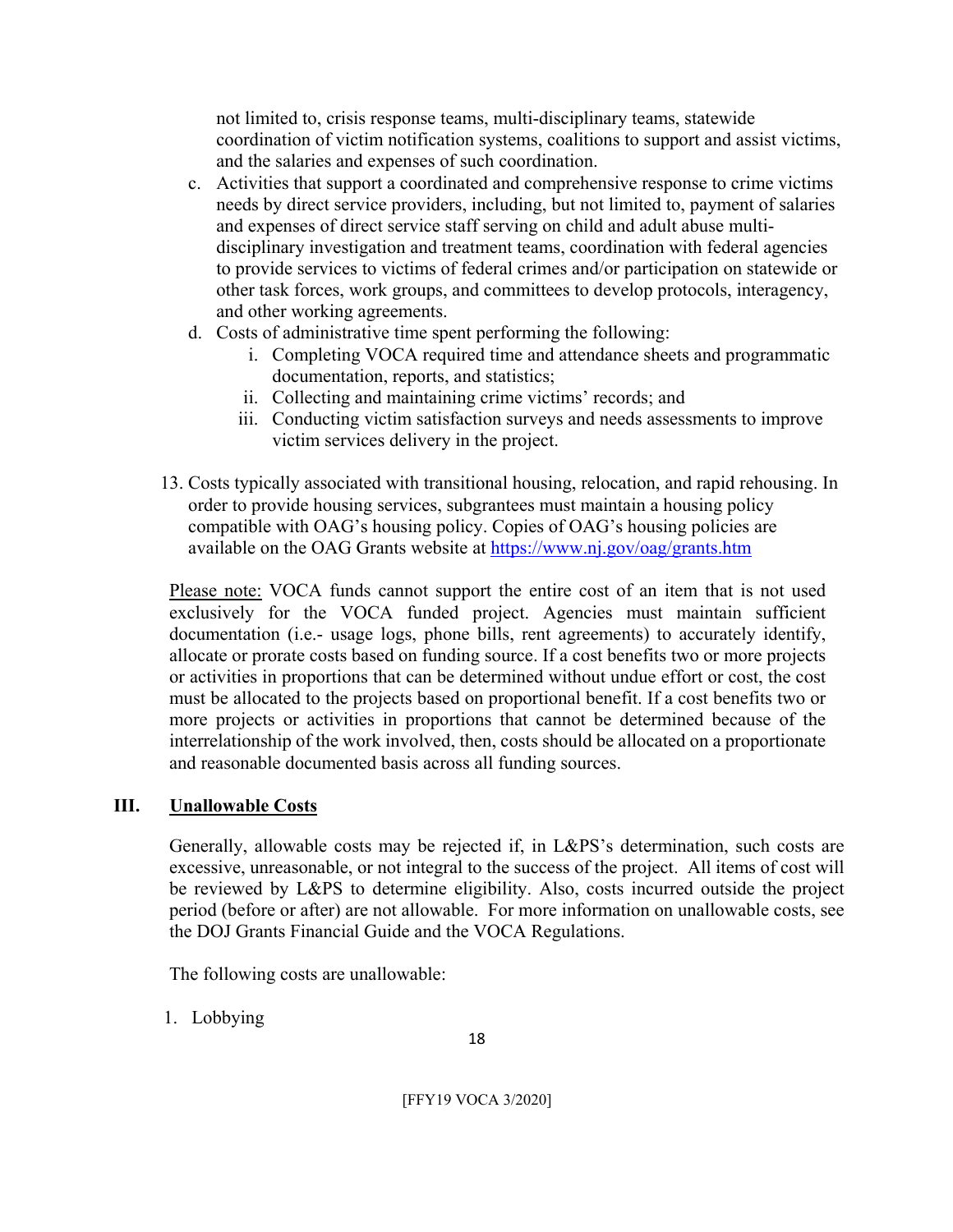- 2. Research and Studies. Please note: Project evaluations are allowable.
- 3. Active Investigation and Prosecution of Criminal Activities Prosecution Activities
- 4. Fundraising Activities
- 5. Capital Expenses. VOCA funds cannot pay for capital improvements, property losses and expenses, real estate purchases, mortgage payments, and construction.
- 6. Medical Care. VOCA funds cannot pay for medical care, except as otherwise allowed by other provisions of 28 C.F.R. Part 94, Subpart B.
- 7. Compensation for Victims of Crime. Reimbursement of crime victims for expenses incurred as a result of a crime, except as otherwise allowed.
- 8. Salaries and Expenses of Management. Salaries, benefits, fees, furniture, equipment and other expenses associated with executive directors, board members, and other administrators except as otherwise allowed.
- 9. Certain Travel Costs. Travel costs excluded under the current State Travel Regulations 16-11-OMB, are unallowable. No overnight travel or meal allowance if travel is within the State (http://www.state.nj.us/infobank/circular/circindx.htm). Lodging costs in excess of Federal per diem rate are not allowable. (http://www.gsa.gov).
- 10. Other Unallowable Costs. Other categories of unallowable costs include:
	- a. Entertainment, including amusement, diversion, social activities, and any associated costs (i.e. tickets to shows or sports events, meals, lodging, rentals, transportation, and gratuities) are unallowable. Certain exceptions may apply when such costs have a programmatic purpose and have been approved by the awarding agency;
	- b. Fines and penalties (except when incurred as a result of compliance with specific provisions of an award or contract, or with written approval from the awarding agency);
	- c. Credit card fees;
	- d. Passport charges;
	- e. Tips;
	- f. Bar charges/alcoholic beverages; and
	- g. Membership fees to organizations whose primary activity is lobbying.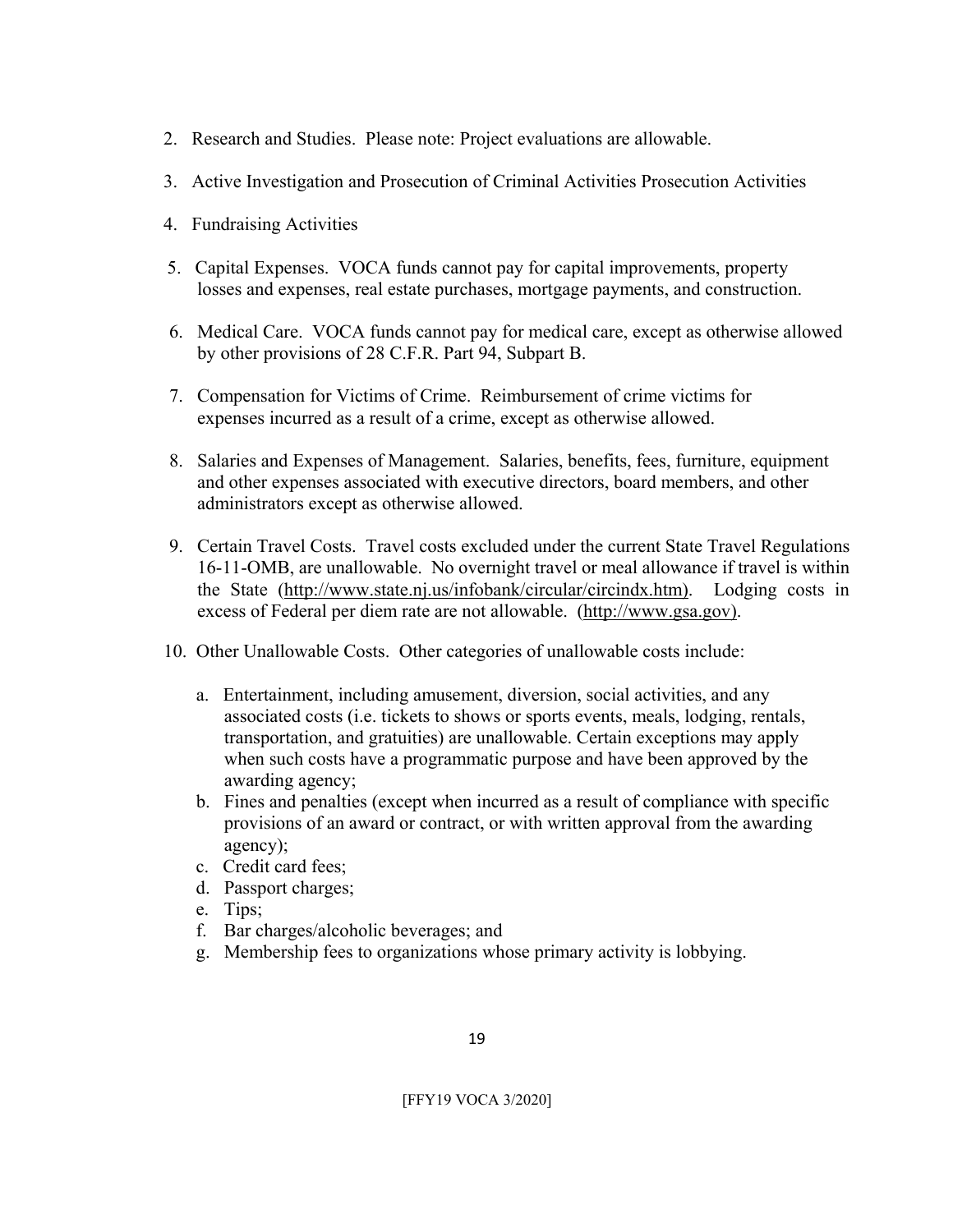## **IV. GENERAL FISCAL REQUIREMENTS**

General fiscal requirements include the following:

- 1. A separate account for the subaward project with separate accountability of receipts, expenditures, and balances for each fiscal budget period.
- 2. Itemization of all supporting records of grant receipts, expenditures and state/local contributions (if applicable) in sufficient detail to show exact nature for each fiscal budget period.
- 3. Provision of data and information for each expenditure and State/local contributions with proper reference to a supporting voucher or bill properly approved.
- 4. Maintenance of payroll authorizations and vouchers.
- 5. Maintenance of an **hourly** time-reporting system for personnel charged to the grant and State/local contributed services (if applicable).
- 6. Maintenance of records supporting charges for fringe benefits.
- 7. Maintenance of inventory records for equipment purchased, rented, and contributed.
- 8. Maintenance of inventory records for consumable supplies purchased.
- 9. Provisions for payment by check.
- 10. Maintain timesheets for all positions funded less than 100% of the time (federal and match) budgeted under the subgrant. Adequate documentation and policies must be maintained to determine appropriate funding allocations. Special care should be taken if a position is funded from more than one source. Time and effort records must account for an individual's entire day by funding source, describe work activities, and be signed by the employee and supervisor.
- 11. Prepare bi-annual certifications for employees who work solely on the grant funded project (100% of time on the grant) verifying salary and wage charges to the project that are signed by the employee and supervisor.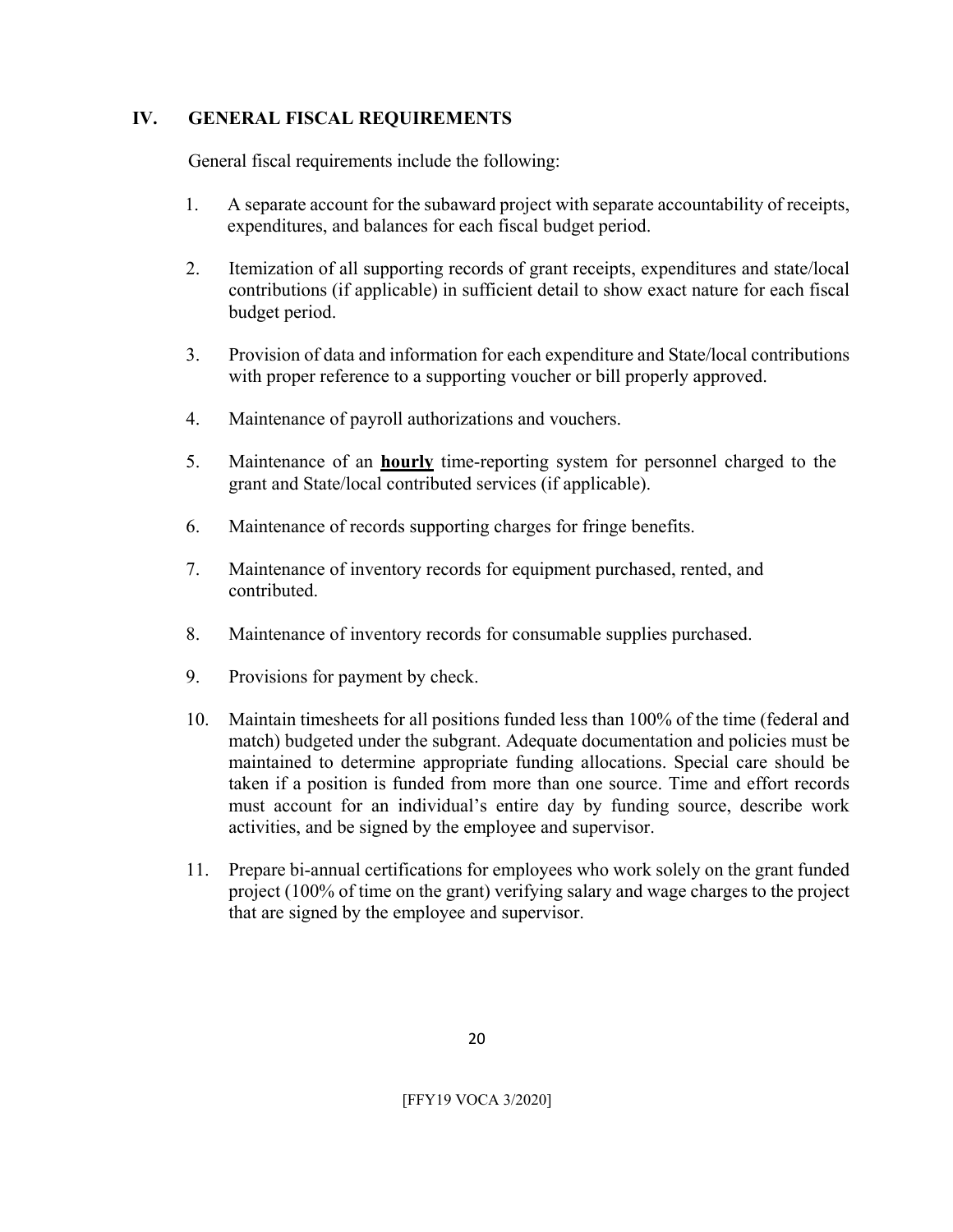# **ADDITIONAL APPLICATION AND AWARD REQUIREMENTS**

## **I. SUPPLANTING**

Federal grant funds must be used to supplement existing funds for program activities and cannot replace, or supplant, nonfederal funds that have been appropriated for the same purpose. If there is a potential of supplanting, the applicant may be asked to supply documentation demonstrating that the reduction in non-federal resources occurred for reasons other than the receipt or expected receipt of federal funds. For additional supplanting guidance, see the DOJ Grants Financial Guide available at: https://ojp.gov/financialguide/doj/index.htm.

## **II. APPLICATION AUTHORIZATION**

The submission of any subaward application requires the signature of the applicant unit of government's Chief Executive Officer, agency head or authorized party and Project Director. Signature indicates that the information provided within the application is truthful, accurate and complete, and the applicant intends to comply with all requirements regarding the use of subaward funds, and will use the subaward funds to carry out the project as described in the application. The Project Director and Chief Executive Officer also acknowledge that they are responsible for authorizing expenditures and disbursing of subaward funds.

## **III. SYSTEM FOR AWARD MANAGEMENT (SAM) AND UNIQUE ENTITY IDENTIFIER NUMBER (UEI)**

The Department of Justice, Office of Justice Programs, requires the gathering of information to comply with the Federal Funding and Accountability and Transparency Act (FFATA) of 2006. FFATA requires the use of the System for Award Management (SAM) and the Unique Entity Identifier (UEI) for each entity applying for a Federal award or subaward.

#### **\*\*\*Notice\*\*\***

## **Applications without a current and active SAM registration and a UEI number are incomplete. No applicant may receive a subaward unless it has provided a UEI number and proof of active SAM registration.**

The details of subrecipient obligations are posted on the Office of Justice Programs website at http://www.ojp.gov/funding/sam.htm (Award condition: Registration with the System for Award Management and Universal Identifier Requirements), and are incorporated by reference here.

A UEI number is a unique twelve-digit sequence recognized as a unique identifier for tracking federal assistance applicants, recipients, and subrecipients. A UEI number assignment is a onetime activity, and instructions on how to obtain a Unique Entity Identifier can be located on the SAM.gov UEI webpage.

21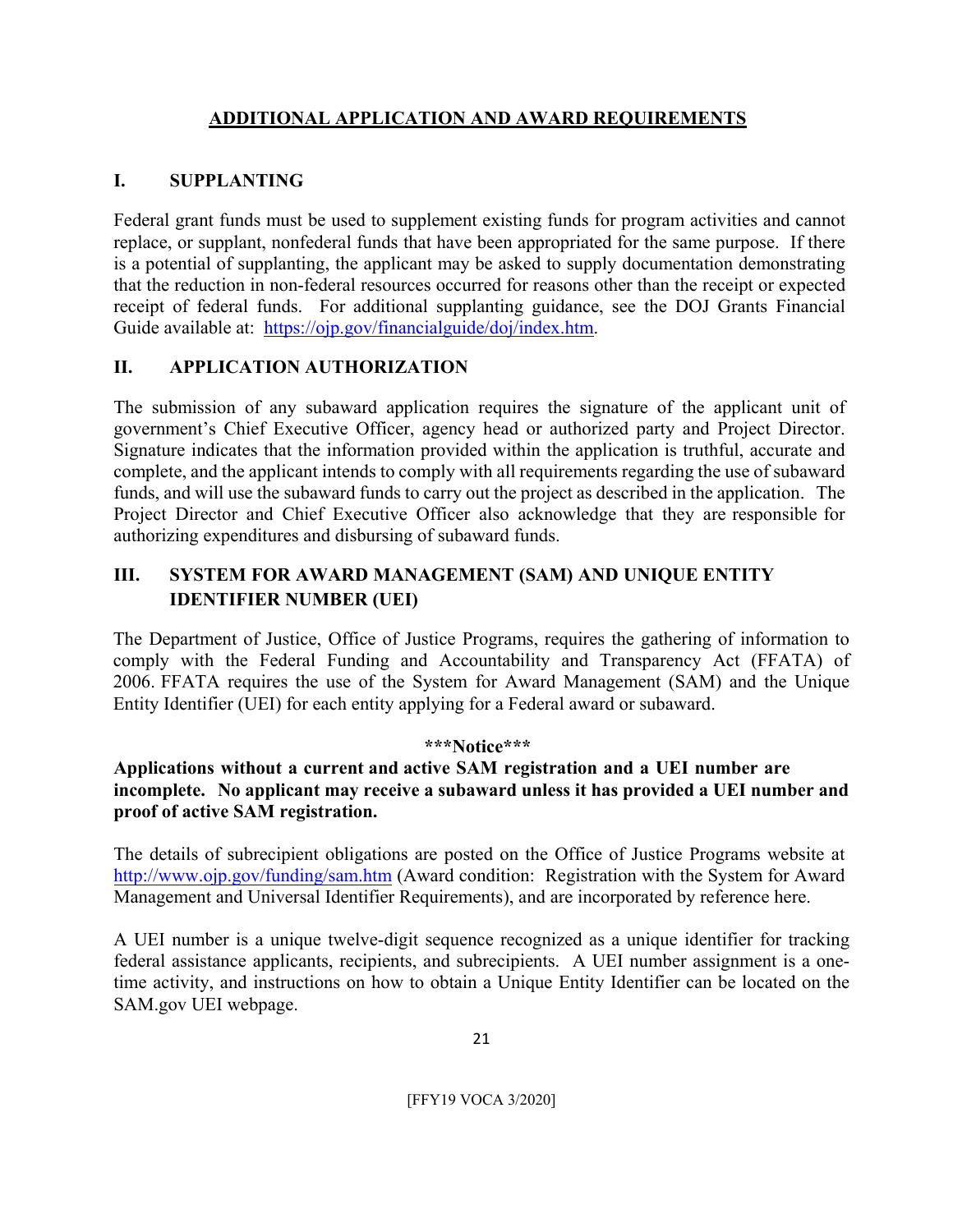The System for Award Management (SAM) is the Official U.S. Government system that consolidated the capabilities of CCR/FedReg, ORCA, and EPLS. There is NO fee to register. Applicants for grants (private non-profits, educational organizations, state and regional agencies, etc.) supported with federal grant funds must register on-line with SAM at https://www.sam.gov. Applicants must update or renew their registration at least once per year to maintain their active status.

## **IV. SUBRECIPIENT OFFICIAL FILE**

Subrecipients are required to maintain a master file for subaward documents. The following documents must be available for on-site review by L&PS:

- A. **Application and Award Documents:** copies of the approved application for the subaward, the subaward contract, award letter, Applicant Information Form, Budget Detail Worksheet, Applicant Authorization, EEO Certification, General Conditions, Special Conditions, and L&PS Project Approved Budget, all project modification requests, grant adjustments, and related written approvals from L&PS.
- B. **Financial, Programmatic and Performance Measurement Tool (PMT) Reports:** copies of all quarterly detailed cost statements, quarterly programmatic progress reports, quarterly PMT reports and annual reports.
- C. **Personnel Information:** copies of all payroll evidence, staff assignment forms, hourly time reports, monthly Time and Activity Reports and/or semi-annual certifications; as required. In addition, current eligibility verification documentation as well as current determination of suitability to interact with minors documentation must be maintained in the subrecipient official grant file.
- D. **Equipment:** copies of all purchase orders, receiving documents, bid or competitive quote information, paid vouchers, and inventory data.
- E. **Consumable Supplies:** copies of all purchase orders, receiving documents, invoices and paid vouchers.
- F. **Operating Expenses:** all space contracts and/or certificates, bid information, purchase orders, invoices, and payments.
- G. **Travel:** copies of all travel authorizations, travel vouchers, and payments; copies of training certificates or other proof of attendance.
- H. **Banking Information:** cash verification, receipts documentation, check register, canceled checks, and bank statements.

 $22$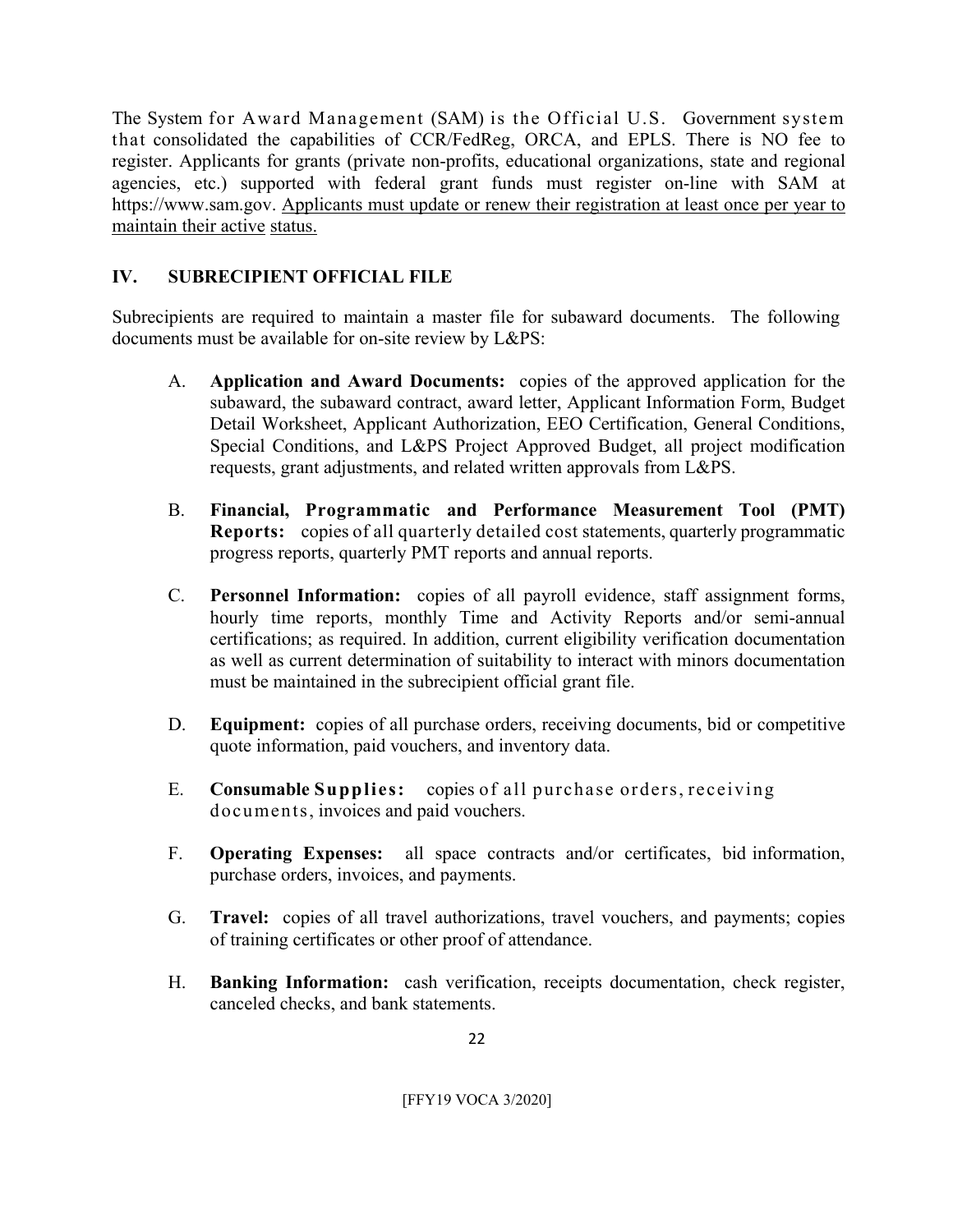### **V. REPORTING PROCEDURES**

## A. **PROGRAMMATIC PROGRESS REPORTS**

To comply with the Government Performance and Results Act of 1993, the federal government also requires the reporting of specific performance measurements. Subrecipients are required to submit **quarterly** programmatic progress reports to L&PS describing project activities for the duration of the award period. Reports are to be submitted to L&PS within **fifteen (15) calendar days** of the end the quarter. Subrecipients will receive reporting forms with their copy of the executed contract/award document. That reporting form will include specific performance measurements applicable to their grant.

If a subaward begins less than a month before the end of a calendar quarter, a programmatic progress report is not due for that quarter. Activities for this shortened period should be accounted for in the subsequent quarterly report.

## B. **DETAILED COST STATEMENT**

The subrecipient is required to submit financial expenditure reports or Detailed Cost Statements (DCS) comparing actual expenditures with the L&PS Approved Project Budget.

Subrecipients are required to submit **quarterly** DCS's. DCS reports must be submitted to the L&PS within **fifteen (15) calendar days** of the end of each quarter. The DCS for the last quarter shall be marked as final. For each funding request, a separate State of New Jersey Payment Voucher must be submitted.

## 1. **SOURCE DOCUMENTATION REQUIREMENT**

All costs charged to federal awards must be adequately documented. *See* 2 C.F.R. § 200.403. All subrecipients must provide supporting source documentation (e.g. invoices, hotel receipts, timesheets, payroll records, purchase orders) with their reimbursement requests. Subrecipients should be ensuring that their costs are allowable, mathematically accurate and correlate to the source documentation provided. L&PS grant staff will review all subrecipient source documentation prior to approving reimbursement requests. Costs lacking sufficient support may not be reimbursed.

## **VI. BUDGET REVISION AND MODIFICATION**

The grant budget is the approved financial plan to carry out the purpose of the grant. This plan

23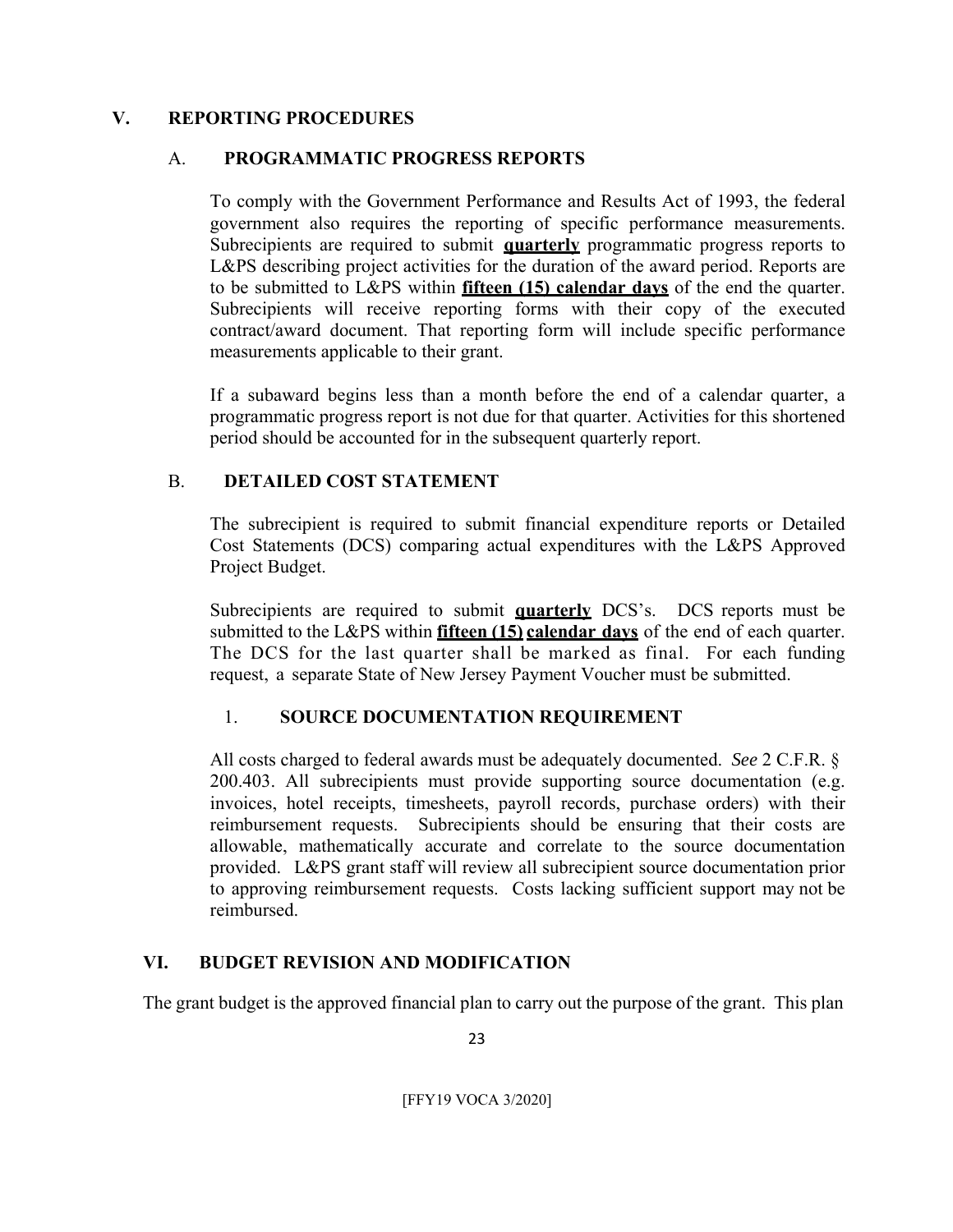is the financial representation of the project as approved during the grant application and award process.

- A. Subrecipients are required to report deviations from the approved budget and receive prior written approvals for budget revisions and modifications in excess of **one (1) percent of the total award amount.** To request a budget revision, Subrecipients are required to submit a written explanation (Justification Letter) and a L&PS Grant Adjustment Request Form (GARF).
- B. Subrecipients will be required to request a revision for the following reasons:
	- 1. Changes in the scope, objective, financial assistance, key personnel, timing of the project or deviations from the approved budget.
	- 2. Need to extend the grant period.
	- 3. Provide financial assistance to a third party by sub-contracting (if authorized by law) or by another means to obtain the services of a third party to perform activities which are central to the purpose of the award.
	- 4. Adjustments between cost categories and/or shifts of funding to direct cost categories that are not part of the approved budget.
	- 5. Revisions which involve the transfer of amounts budgeted for indirect costs to absorb increases in direct costs.

# **VII. AUDIT REQUIREMENTS**

The subrecipient must comply with federal audit requirements located at 2 C.F.R. Part 200, Subpart F, Audit Requirements (2 C.F.R. Part 200.500, et seq.), the Government Accountability Office's Generally Accepted Government Auditing Standards (also known as the Yellow Book), and the most current edition of the DOJ Grants Financial Guide - Audit Requirements. The subrecipient must also comply with State audit requirements located in the State Treasury Department, State Circular, Single Audit Policy for Recipients of Federal Grants, State Grants and State Aid, 15-08-OMB. Further, the subrecipient may be required to submit an "Audit Requirements Form."

> 1. Applicants that expend Federal and/or State financial assistance of **\$100,000**  or more, but less than **\$750,000** of Federal or State financial assistance during their fiscal year (including federal pass-through funds), must have either: